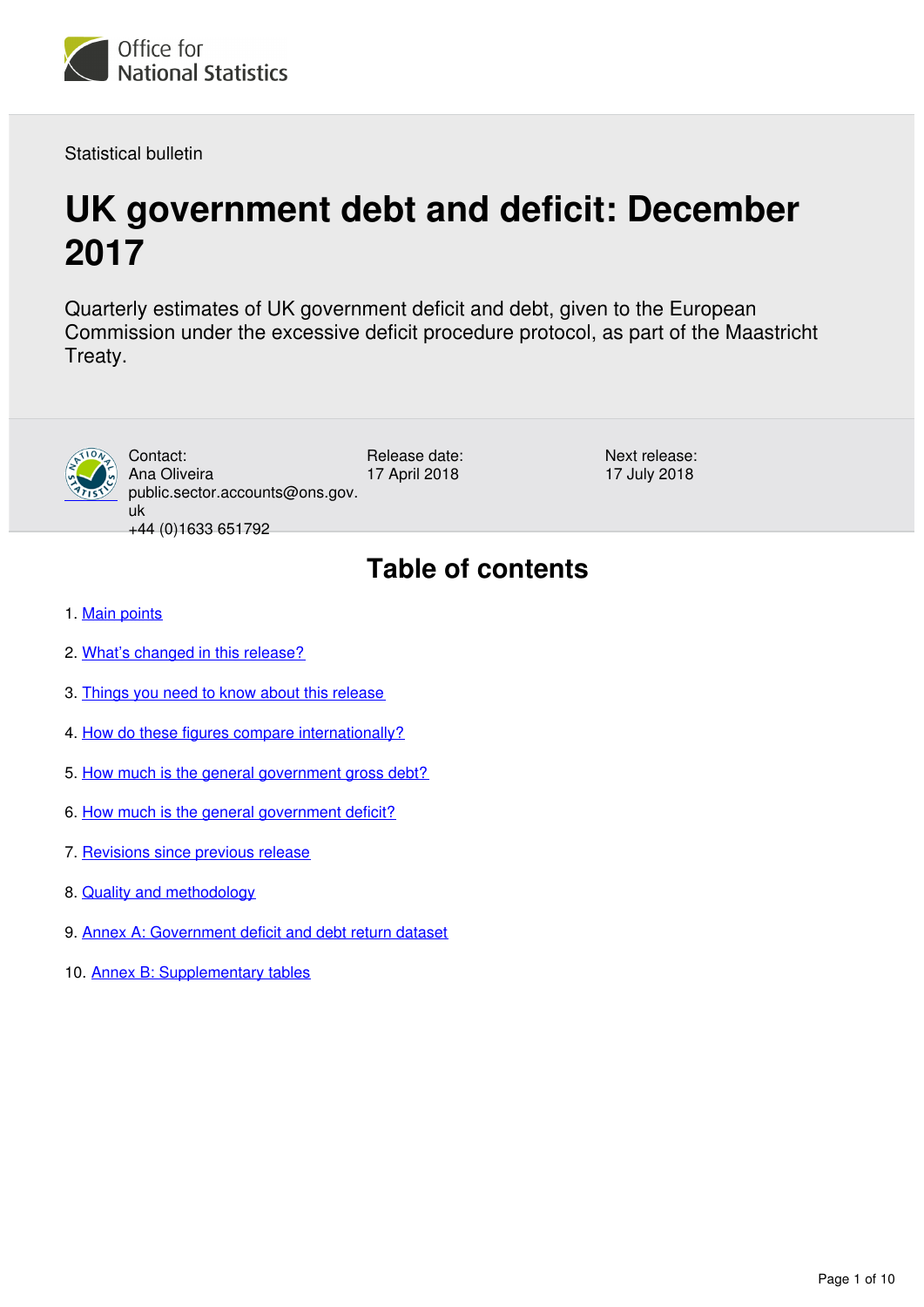## <span id="page-1-0"></span>**1 . Main points**

- General government gross debt was £1,786.3 billion at the end of December 2017, equivalent to 87.7% of gross domestic product (GDP), 27.7 percentage points above the reference value of 60% set out in the Protocol on the Excessive Deficit Procedure.
- General government gross debt first exceeded the 60% Maastricht reference value at the end of 2009, when it was 64.1% of GDP.
- General government deficit (or net borrowing) was £39.4 billion in 2017, a decrease of £19.0 billion compared with 2016; this is equivalent to 1.9% of GDP, 1.1 percentage points below the reference value of 3.0% set out in the Protocol on the Excessive Deficit Procedure.
- This is the first time the government deficit has been below the 3.0% Maastricht reference value since 2007, when it was 2.6% of GDP.

## <span id="page-1-1"></span>**2 . What's changed in this release?**

This section presents information on aspects of data or methodology, introduced since the last publication in January 2018.

### **Value Added Tax on electronic services**

On 1 January 2015, European legislation relating to the Value Added Tax (VAT) applied to the supply of telecommunications, radio and television broadcasting, and electronically-supplied services changed.

Prior to 1 January 2015, supplies made by EU businesses to EU-resident customers were subject to the VAT applied in the country where the suppliers were established; from 1 January 2015, they have been subject to VAT applied in the country where the customer is resident.

The legislation allows a transition period of four years, during which the VAT is collected in the country of the supplier and a portion retained, prior to passing on the remainder to the country where the customer is resident. From 1 January 2019, all collected tax must be transferred to the tax authority of the country where the customer is resident.

To comply with international guidance, VAT collected for the UK will be recorded as current transfers between countries, rather than tax. The accrued measure of VAT recorded has increased by an amount equal to the VAT retained by other EU countries (as an administration fee). This increase is offset in central government expenditure as a current transfer between countries (revenue) and, as a result, general government net borrowing reduced in each of the three calendar years from 2015.

### **Vehicle Excise Duty**

This release includes an annual update to the weights used to portion the Vehicle Excise Duty (VED) collected by the Driver and Vehicle Licensing Agency (DVLA) between taxes on production (business users) and taxes on income and wealth (households). This regular exercise, using data from the Annual Business Inquiry, has led to updated weights back to April 1997; however, we expect further updates to be limited to more recent financial years. These updates have had no net effect on the total VED receipts recorded in the estimation of government borrowing.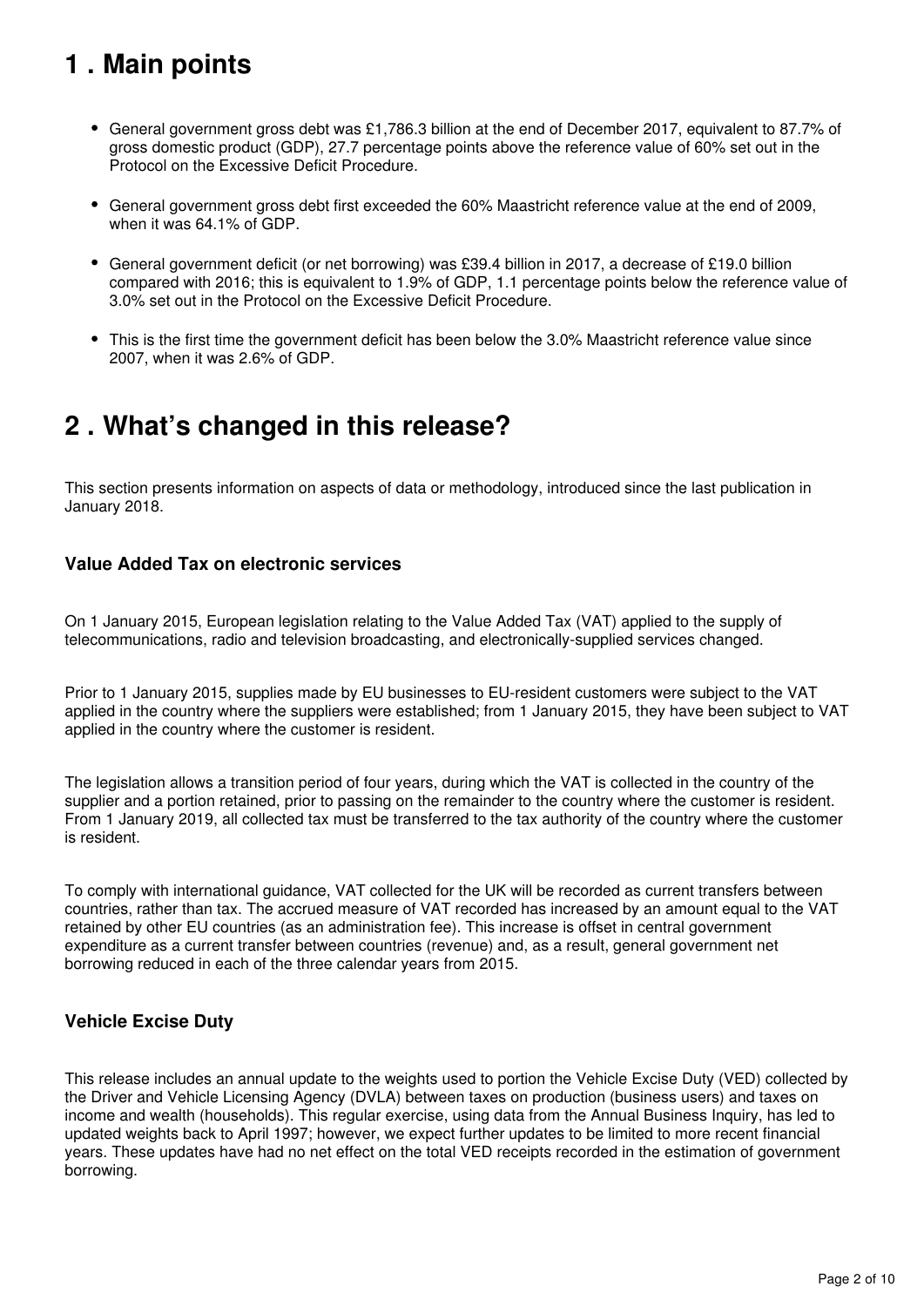## <span id="page-2-0"></span>**3 . Things you need to know about this release**

### **What countries are in the EU?**

[The European Union \(EU\)](https://www.gov.uk/eu-eea) is an economic and political union of 28 countries. It operates an internal (or single) market, which allows free movement of goods, capital, services and people between member states.

The EU countries are:

Austria, Belgium, Bulgaria, Croatia, Republic of Cyprus, Czech Republic, Denmark, Estonia, Finland, France, Germany, Greece, Hungary, Ireland, Italy, Latvia, Lithuania, Luxembourg, Malta, the Netherlands, Poland, Portugal, Romania, Slovakia, Slovenia, Spain, Sweden and the UK.

### **The background to this release**

The EU government debt and deficit statistical bulletin is published quarterly in January, April, July and October each year, to coincide with when the UK and other EU member states are required to report on their deficit (or net borrowing) and debt to the European Commission.

Article 126 of the Treaty on the Functioning of the European Union (EU) obliges member states to avoid excessive budgetary deficits. The Protocol on the Excessive Deficit Procedure, annexed to the Maastricht Treaty, defines two criteria and reference values with which member states' governments should comply. These are:

- a deficit (net borrowing) to gross domestic product (GDP) ratio of 3%
- a debt to GDP ratio of 60%

For the UK, financial year (April to March) figures are used by the European Commission when assessing against the Protocol on the Excessive Deficit Procedure.

### **What are the most important terms I need to know?**

Deficit (or net borrowing) measures the gap between revenue raised (current receipts) and total spending (current expenditure plus net investment). A positive value indicates borrowing while a negative value indicates a surplus.

Debt represents the amount the public sector owes to UK private sector organisations and overseas institutions, largely as a result of government financial liabilities on the bonds (gilts) and Treasury bills it has issued.

While deficit represents the difference between income and spending over a period of time, debt represents the total amount of money owed at a point in time. This debt has been built up by successive government administrations over many years. When the government borrows (that is, runs a deficit), this adds to the debt total. So reducing the deficit is not the same as reducing the debt.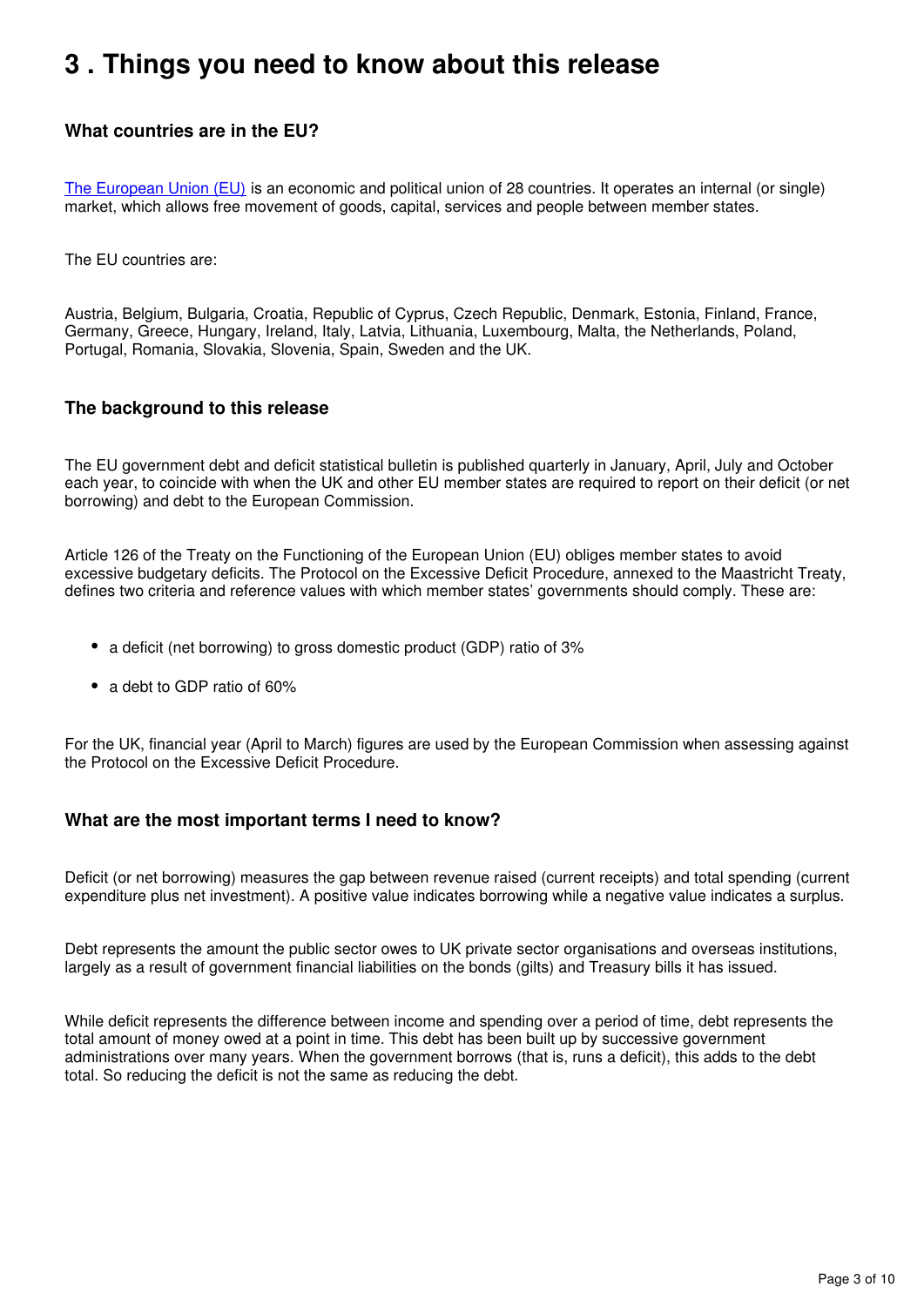### **Are our figures adjusted for inflation?**

The monetary values quoted are in current prices, that is, they represent the price of debt and deficit in the year to which they relate without any adjustments for inflation. For comparisons over time, the figures as a percentage of GDP (also measured in current prices) are used to provide comparable time series.

### **Is this release consistent with UK public sector finances?**

The general government debt and deficit figures published in this bulletin (for the time period 1997 onwards), are fully consistent with those published in the [Public sector finances, UK: February 2018](https://www.ons.gov.uk/economy/governmentpublicsectorandtaxes/publicsectorfinance/bulletins/publicsectorfinances/february2018) statistical bulletin, published on 21 March 2018.

#### **What are the differences between this release and the figures published in the public sector finances bulletin?**

There are two main differences between the headline debt and deficit measures published in the public sector finances and the debt and deficit figures published in this bulletin:

- coverage this bulletin includes only the debt and deficit of central and local government bodies, whereas the public sector finances' measures also include the debt and deficit of other public sector bodies, including public non-financial corporations and Bank of England
- the treatment of liquid assets in debt this bulletin reports gross debt, whereas the public sector finances' focus is net debt; gross debt represents only the financial liabilities (debt securities, loans and deposits) of central and local government, while net debt deducts any liquid assets (official reserve assets and other cash or cash-like assets) from these financial liabilities

## <span id="page-3-0"></span>**4 . How do these figures compare internationally?**

This release is fully consistent with the latest data transmission on UK government deficit (or net borrowing) and debt that the UK and other EU member states are required to report quarterly to the European Commission.

Eurostat analyses all data provided by member states and publishes a press release, which places the [UK](http://ec.europa.eu/eurostat/web/government-finance-statistics/publications/press-releases)  [figures in a European context and provides commentary on any issues specific to member states](http://ec.europa.eu/eurostat/web/government-finance-statistics/publications/press-releases) .

Both the debt and deficit figures in this statistical bulletin will be published by Eurostat on 23 April 2018 in context with the other 27 EU member states. More detailed statistics on quarterly debt and deficit of European member states will be published on 24 April.

According to the latest figures published in October 2017, there were two member states that had a deficit in 2016 higher than 3% of gross domestic product (GDP) reference value, while 16 member states (including the UK) had gross debt as at the end of 2016 that exceeded the 60% of GDP reference value.

The tables in this bulletin present the UK government debt and deficit position at the end of both the financial and calendar years. The UK, uniquely within the EU, is assessed against the deficit and debt on a UK financial year basis (that is, April to March). In March 2018, the UK provided to Eurostat first estimates for the calendar year 2017 and revised estimates for the financial year ending March 2017. Estimates for the financial year ending March 2017 were first provided in June 2017.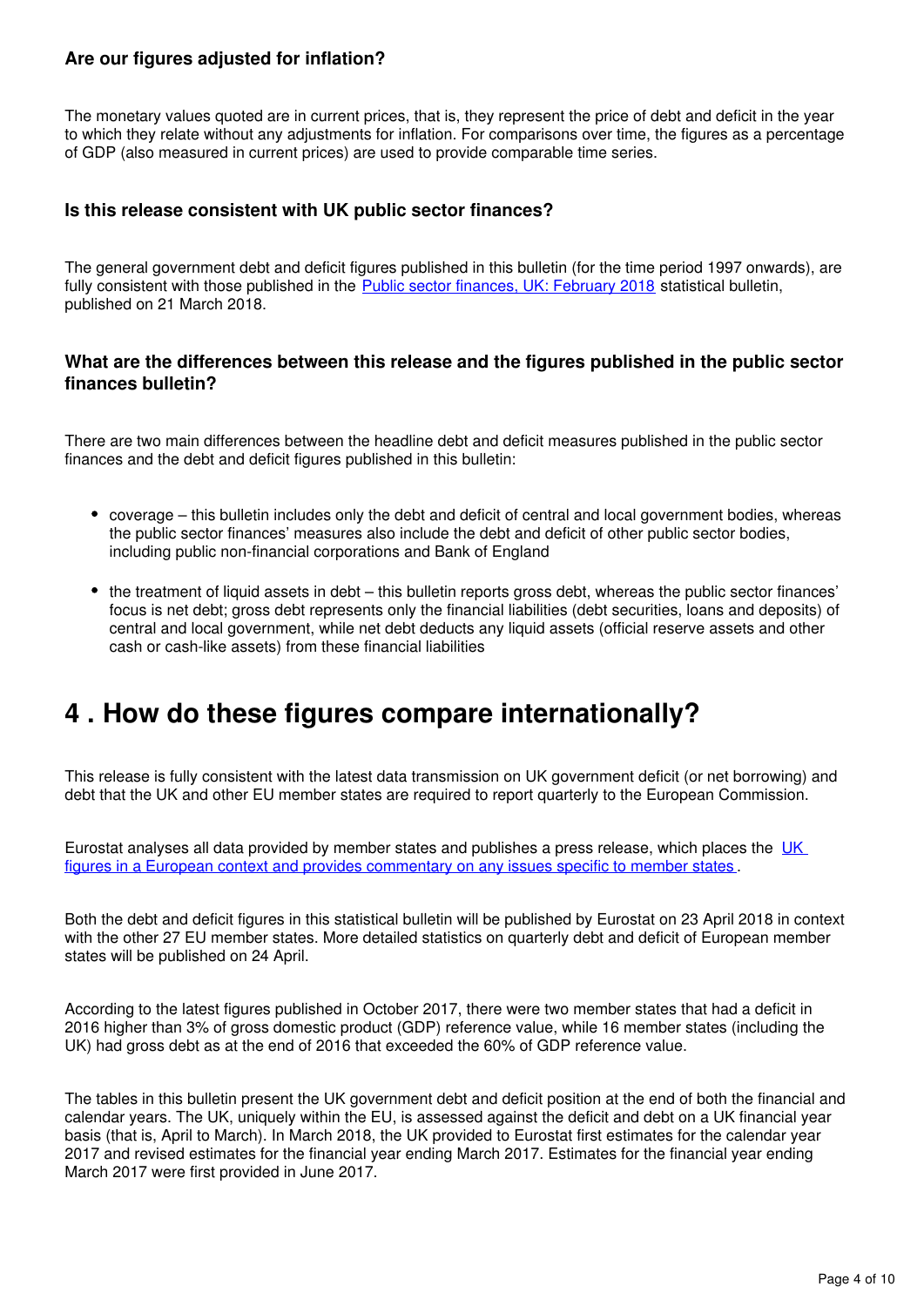This bulletin reports that, in 2017 and in the financial year ending March 2017, the UK government deficit as a percentage of GDP is below the reference value, while debt at the end of 2017 and in the financial year ending March 2017 still exceeds the 60% of GDP reference value.

While the main statistics provided to Eurostat are those of general government consolidated gross debt and deficit, supplementary government finance statistics are also supplied by member states. A full set of government finance tables provided by the UK to Eurostat in March 2018 are included in this release.

## <span id="page-4-0"></span>**5 . How much is the general government gross debt?**

At the end of 2017, UK general government gross debt was £1,786.3 billion, equivalent to 87.7% of gross domestic product (GDP) (Table 1 and Figure 1). This represents an increase of £54.9 billion since the end of December 2016, although debt as a percentage of GDP fell by 0.5 percentage points to 87.7%. This is the first time that debt as a value of GDP has dropped compared with the previous year since the year 2000.

General government gross debt first exceeded the 60.0% Maastricht reference value at the end of 2009, when it was 64.1% of GDP (or £979.8 billion) and continues to remain above this reference value.

#### **Table 1: General government gross debt**

#### **UK, financial year ending March 2010 to financial year ending March 2017 and calendar years 2010 to 2017**

|                        |         |         |         |         |         |         |         | $\boldsymbol{\mathfrak{L}}$ billion $^3$ |
|------------------------|---------|---------|---------|---------|---------|---------|---------|------------------------------------------|
| <b>Financial Years</b> | 2009/10 | 2010/11 | 2011/12 | 2012/13 | 2013/14 | 2014/15 | 2015/16 | 2016/17 <sup>1</sup>                     |
| Debt <sup>2</sup>      | 1.076.6 | 1.214.5 | 1.349.7 | 1,425.6 | 1,522.5 | 1.604.0 | 1.652.0 | 1,720.1                                  |
| as % GDP               | 69.9    | 75.9    | 82.3    | 83.8    | 85.8    | 86.7    | 86.8    | 86.6                                     |
| <b>Calendar Years</b>  | 2010    | 2011    | 2012    | 2013    | 2014    | 2015    | 2016    | 2017                                     |
| Debt <sup>2</sup>      | 1,194.3 | 1.328.8 | 1.424.8 | 1,499.8 | 1,604.8 | 1,666.0 | 1.731.4 | 1,786.3                                  |
| as % GDP               | 75.6    | 81.3    | 84.5    | 85.6    | 87.4    | 88.2    | 88.2    | 87.7                                     |

Source: Office for National Statistics

Notes:

1. 2016/17 refers to the financial year ending March 2017

2. Consolidated and at nominal values

3. Unless otherwise stated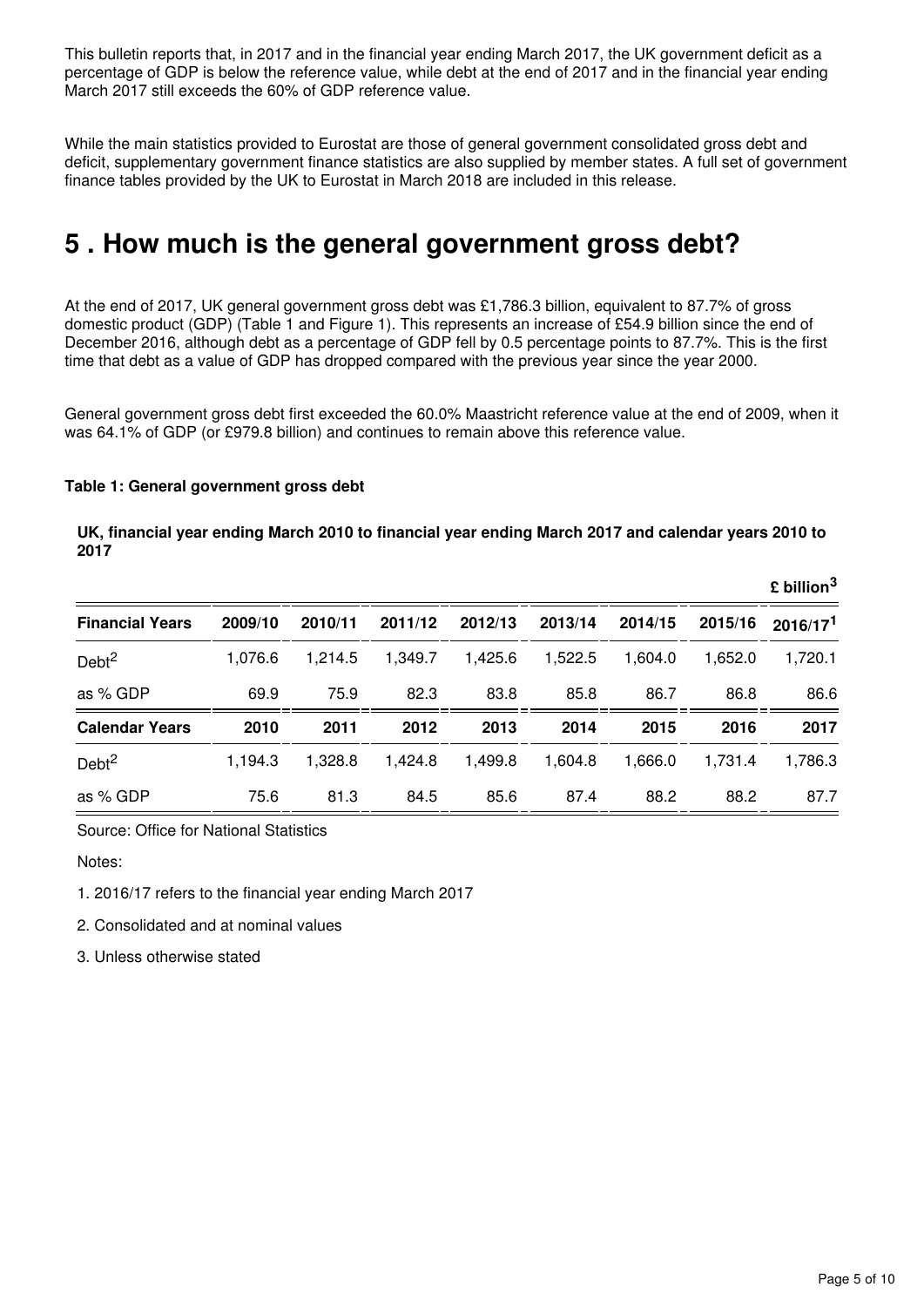#### **Figure 1: General government gross debt as a percentage of gross domestic product**

#### **UK, calendar years 1994 to 2017**

## Figure 1: General government gross debt as a percentage of gross domestic product

UK, calendar years 1994 to 2017



**Source: Office for National Statistics**

## <span id="page-5-0"></span>**6 . How much is the general government deficit?**

In 2017, the UK general government deficit was £39.4 billion, equivalent to 1.9% of GDP (Table 2 and Figure 2). This represents a decrease of £19.0 billion compared with the calendar year 2016. The annual deficit in 2017 (as a percentage of GDP) was the lowest since 2003 when it was 3.1% (£39.1 billion).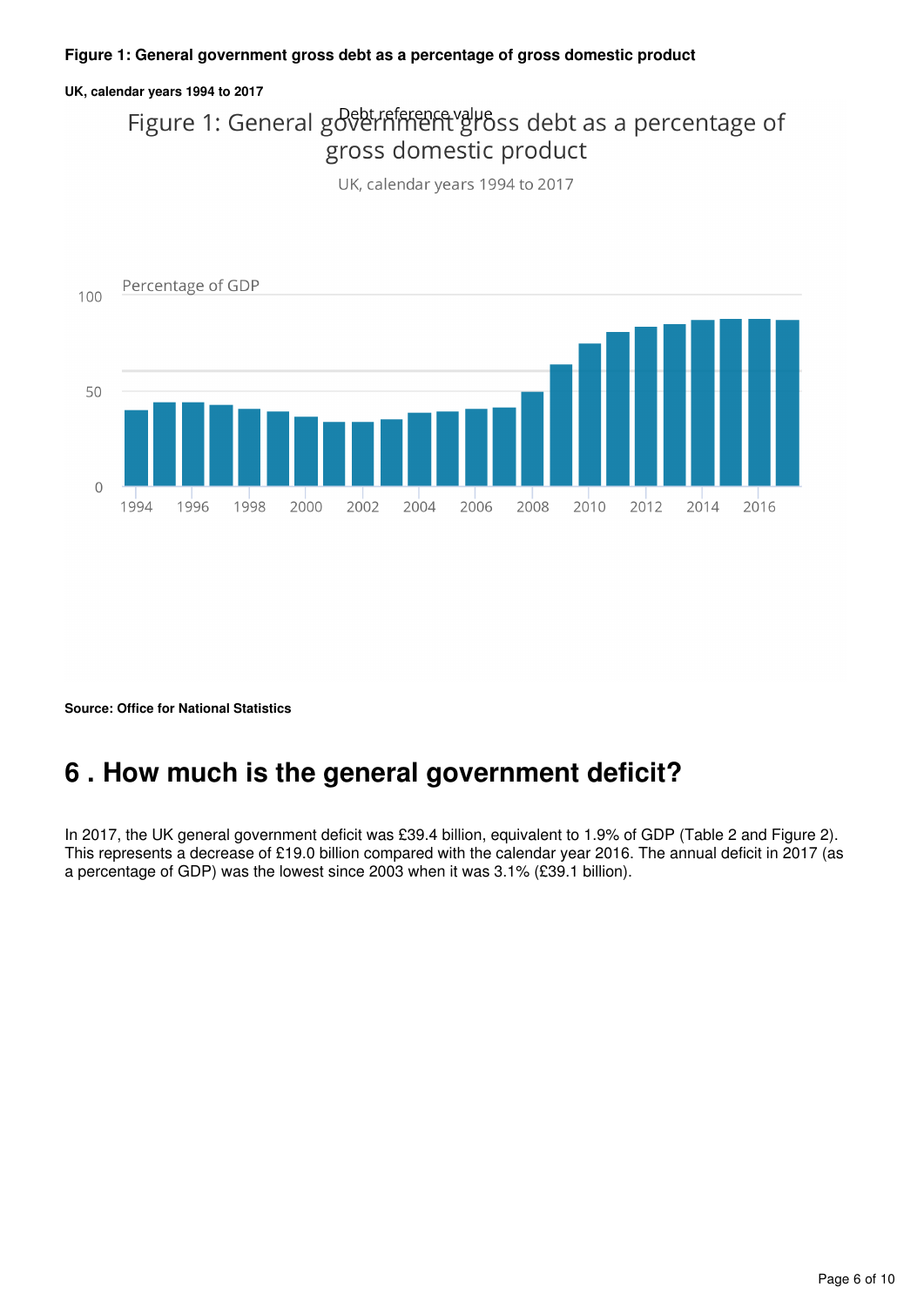|                        |         |         |         |         |         |         |         | $\epsilon$ billion <sup>2</sup> |
|------------------------|---------|---------|---------|---------|---------|---------|---------|---------------------------------|
| <b>Financial Years</b> | 2009/10 | 2010/11 | 2011/12 | 2012/13 | 2013/14 | 2014/15 | 2015/16 | 2016/17 <sup>1</sup>            |
| Deficit                | 154.8   | 142.1   | 123.8   | 124.1   | 100.0   | 90.9    | 75.8    | 47.4                            |
| as % GDP               | 10.1    | 8.9     | 7.5     | 7.3     | 5.6     | 4.9     | 4.0     | 2.4                             |
| <b>Calendar Years</b>  | 2010    | 2011    | 2012    | 2013    | 2014    | 2015    | 2016    | 2017                            |
| Deficit                | 148.8   | 122.2   | 137.4   | 94.7    | 100.1   | 80.5    | 58.3    | 39.4                            |
| as % GDP               | 9.4     | 7.5     | 8.2     | 5.4     | 5.4     | 4.3     | 3.0     | 1.9                             |

**UK, financial year ending March 2010 to financial year ending March 2017 and calendar years 2010 to 2017**

Source: Office for National Statistics

Notes:

1. 2016/17 refers to the financial year ending March 2017

2. Unless otherwise stated

### **Figure 2: General government net borrowing ("deficit") as a percentage of gross domestic product** Figule 2. General government net borrowing ("deficit") as a percentage of gross domestic product



**Source: Office for National Statistics**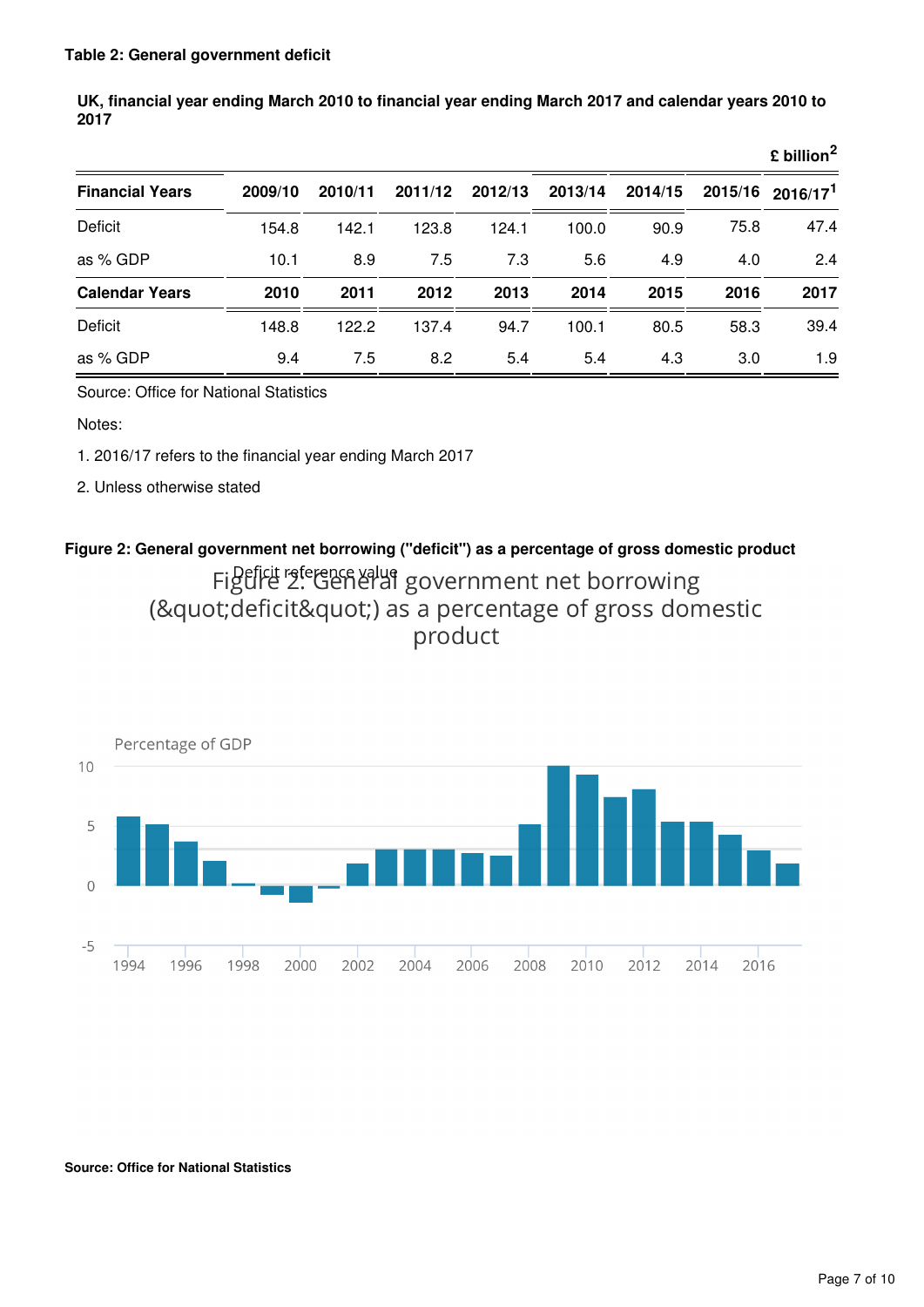## <span id="page-7-0"></span>**7 . Revisions since previous release**

This is the first time that debt and deficit figures for the 2017 calendar year have been reported in this statistical bulletin series; it is the fourth time that debt and deficit figures for the financial year ending 2017 have been reported.

Since the [last publication of this bulletin in January 2018,](https://www.ons.gov.uk/economy/governmentpublicsectorandtaxes/publicspending/bulletins/ukgovernmentdebtanddeficitforeurostatmaast/september2017) the deficit at the end of 2016 has been revised upwards by £0.4 billion and the latest estimate of debt for 2016 remained unchanged at £1,731.4 billion.

Revisions can be the result of both updated data sources and methodology changes.

This quarter (Quarter 4 2017 or October to December 2017) we introduced changes to the methodology that led to revisions to government deficit data. Such changes are discussed in Section 2 of this release.

Most of the data revisions relate to revised departmental (and other government bodies) source data being received for the financial year ending March 2017 (April 2016 to March 2017). However, revisions are not limited to this period; there have been some revisions in earlier years, which are discussed in Section 2 of this release.

Table [M8R](https://www.ons.gov.uk/economy/governmentpublicsectorandtaxes/publicsectorfinance/datasets/governmentdeficitanddebtreturn) presents the revisions to our main aggregates since the last publication of the government deficit and debt return as reported to the European Commission in January 2018. These revisions are consistent with revisions incorporated within the [Public sector finances statistical bulletin](https://www.ons.gov.uk/economy/governmentpublicsectorandtaxes/publicsectorfinance/bulletins/publicsectorfinances/previousReleases).

The [Public sector finances revisions policy](http://www.ons.gov.uk/methodology/methodologytopicsandstatisticalconcepts/revisions/revisionspoliciesforeconomicstatistics) provides information of when users of the statistics published in the Public sector finances and UK government debt and deficit for Eurostat statistical bulletins should expect to see methodological and data-related revisions. More detail of the methodology and sources employed can be found in the **Public sector finances methodological guide**.

## <span id="page-7-1"></span>**8 . Quality and methodology**

The public sector finances **Quality and Methodology Information** report contains important information on:

- the strengths and limitations of the data and how it compares with related data
- uses and users of the data
- how the output was created
- the quality of the output including the accuracy of the data

On 20 June 2017, the UK Statistics Authority published a letter confirming the designation of the quarterly UK government debt and deficit bulletin as a National Statistic[.](https://www.statisticsauthority.gov.uk/about-the-authority/uk-statistical-system/types-of-official-statistics/) This letter completes the 2015 assessment of public [sector finances.](https://www.statisticsauthority.gov.uk/publication/statistics-on-the-public-sector-finances/)

To meet UK Statistics Authority requirements we published an article, Quality assurance of administrative data [used in the UK public sector finances.](https://www.ons.gov.uk/economy/governmentpublicsectorandtaxes/publicsectorfinance/methodologies/qualityassuranceofadministrativedatausedintheukpublicsectorfinancesfeb2017) This report provides an assessment of the administrative data sources used in the compilation of the public sector finance statistics, in accordance with the UK Statistics Authority's [Administrative Data Quality Assurance Toolkit.](https://www.statisticsauthority.gov.uk/publication/administrative-data-quality-assurance-toolkit/)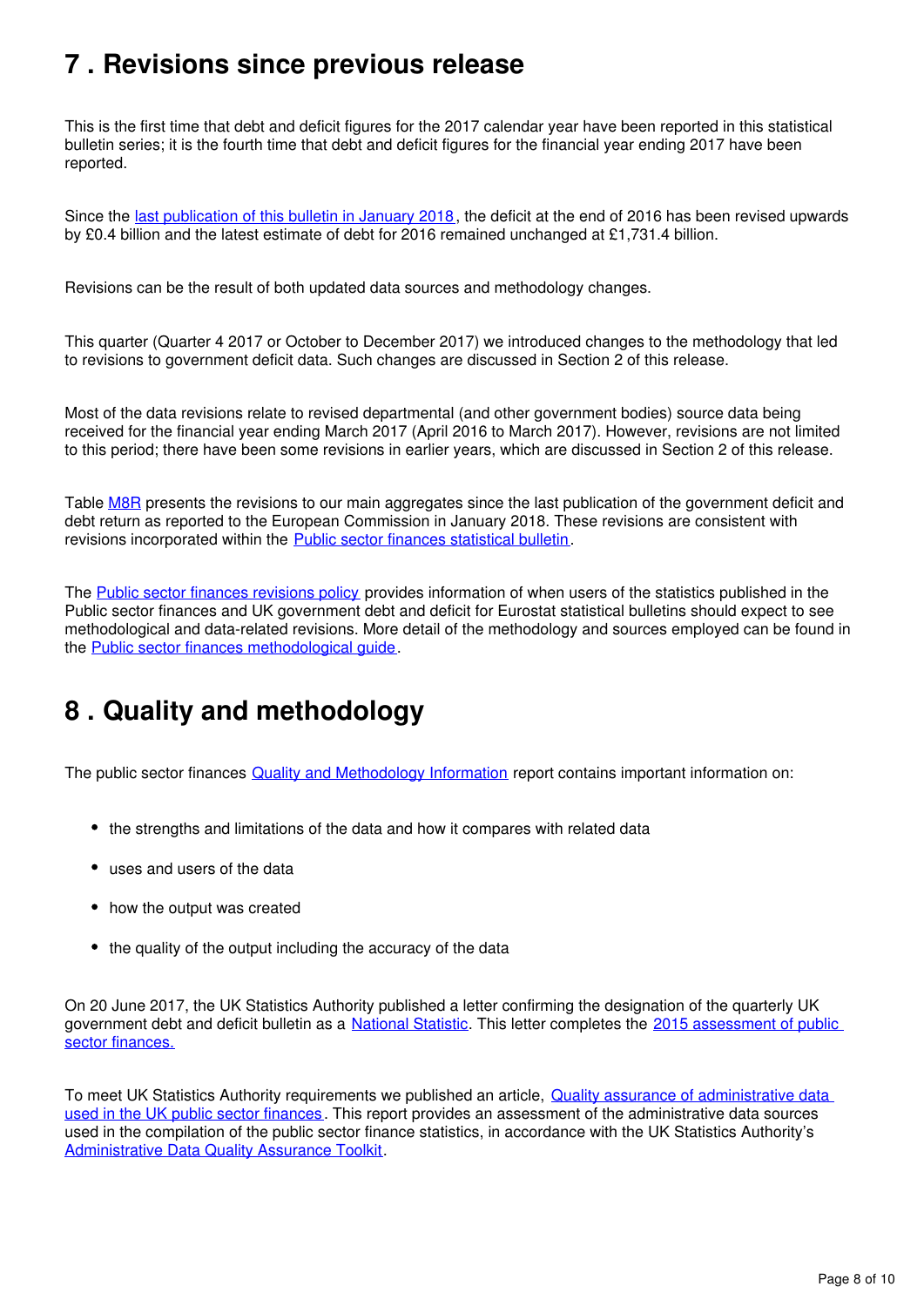### **Classification decisions**

Each quarter we publish a forward [workplan](https://www.ons.gov.uk/economy/nationalaccounts/uksectoraccounts/articles/economicstatisticssectorclassificationclassificationupdateandforwardworkplan/previousReleases) outlining the classification assessments we expect to undertake over the coming 12 months. To supplement this, each month a [classifications update](https://www.ons.gov.uk/economy/nationalaccounts/uksectoraccounts/articles/economicstatisticssectorclassificationclassificationupdateandforwardworkplan/previousReleases) is published, which announces classification decisions made and includes expected implementation points (for different statistics) where possible. Classification decisions are reflected in the public sector finances at the first available opportunity and, where necessary, outlined in this section of the statistical bulletin.

### **Supporting documentation**

Documentation supporting this publication is available in appendices to the bulletin.

## <span id="page-8-0"></span>**9 . Annex A: Government deficit and debt return dataset**

[Summary, reconciliation, and revisions information on UK government deficit and debt figures by calendar and](https://www.ons.gov.uk/economy/governmentpublicsectorandtaxes/publicsectorfinance/datasets/governmentdeficitanddebtreturn)  [financial year.](https://www.ons.gov.uk/economy/governmentpublicsectorandtaxes/publicsectorfinance/datasets/governmentdeficitanddebtreturn)

## <span id="page-8-1"></span>**10 . Annex B: Supplementary tables**

### **Excessive Deficit Procedure (EDP) main tables**

The EDP financial year and calendar year main tables report annually on UK government deficit and debt levels.

### **European System of Accounts (ESA) 2010 Table 2**

Main aggregates of general government [ESA Table 2 provides a breakdown of general government expenditure \(both current and capital\) and general](https://www.ons.gov.uk/economy/governmentpublicsectorandtaxes/publicspending/datasets/esatable2mainaggregatesofgeneralgovernment)  [government revenue](https://www.ons.gov.uk/economy/governmentpublicsectorandtaxes/publicspending/datasets/esatable2mainaggregatesofgeneralgovernment).

### **ESA Table 25**

Quarterly non-financial accounts of general government

[ESA Table 25 provides a breakdown of general government expenditure \(both current and capital\) and general](https://www.ons.gov.uk/economy/governmentpublicsectorandtaxes/publicspending/datasets/esatable25quarterlynonfinancialaccountsofgeneralgovernment)  [government revenue.](https://www.ons.gov.uk/economy/governmentpublicsectorandtaxes/publicspending/datasets/esatable25quarterlynonfinancialaccountsofgeneralgovernment)

### **ESA Table 27**

Quarterly financial accounts of general government

[Complete set of quarterly financial accounts of the general government sector and its sub-sectors compiled](https://www.ons.gov.uk/economy/governmentpublicsectorandtaxes/publicspending/datasets/esatable27quarterlyfinancialaccountsofgeneralgovernment)  [according to ESA 2010.](https://www.ons.gov.uk/economy/governmentpublicsectorandtaxes/publicspending/datasets/esatable27quarterlyfinancialaccountsofgeneralgovernment)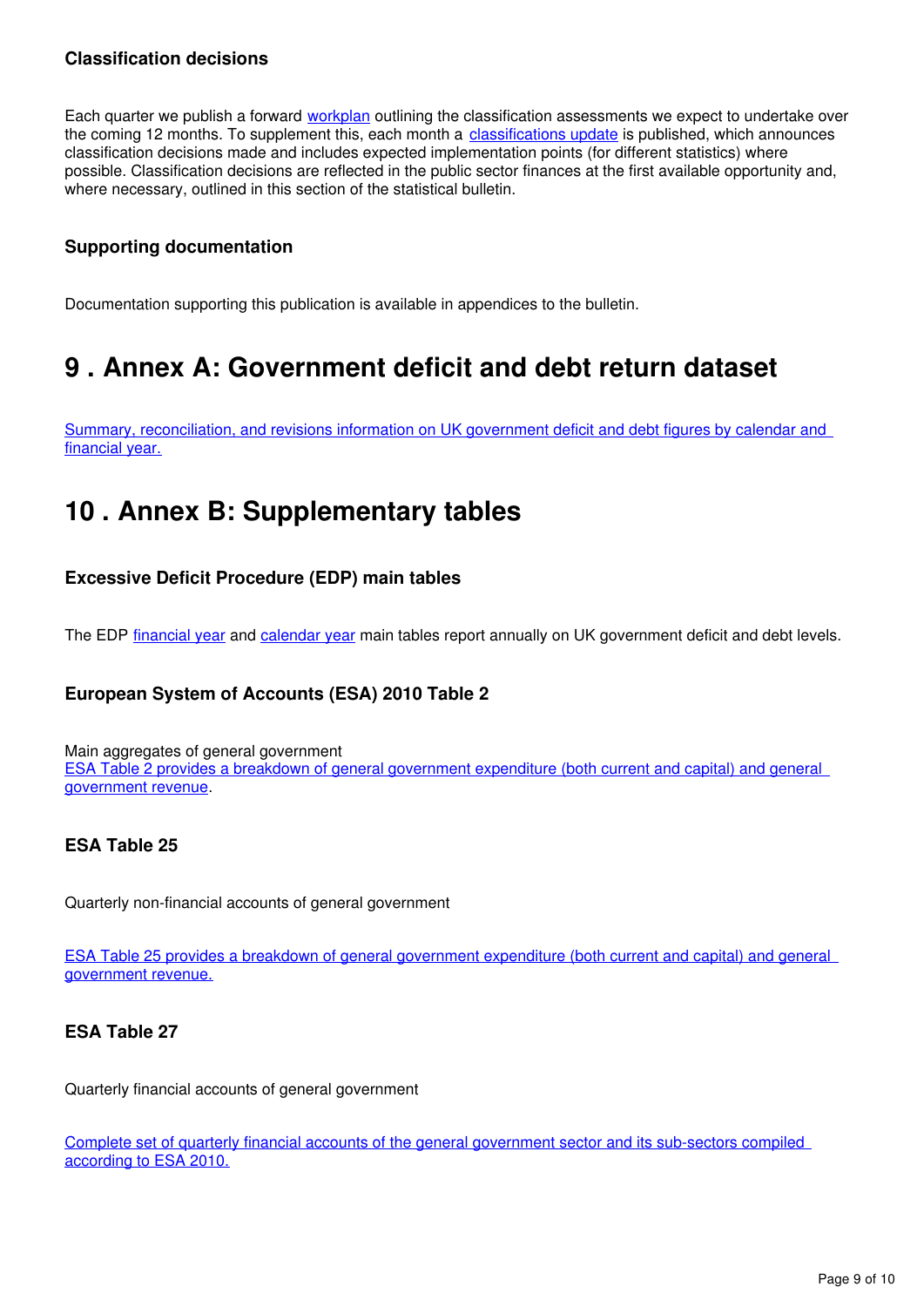### **ESA Table 28**

Quarterly government debt (Maastricht debt) for general government

[Government debt on a quarterly basis, for general government and its sub-sectors.](https://www.ons.gov.uk/economy/governmentpublicsectorandtaxes/publicspending/datasets/esatable28quarterlygovernmentdebtmaastrichtdebtforgeneralgovernment)

### **ESA Table 11 Annual expenditure of general government**

Reports on annual UK government expenditure broken down by function using the Classification of Functions of Government (COFOG)[,](https://www.ons.gov.uk/economy/governmentpublicsectorandtaxes/publicspending/datasets/esatable11annualexpenditureofcentralgovernment)for central government, local government and general government[.](https://www.ons.gov.uk/economy/governmentpublicsectorandtaxes/publicspending/datasets/esatable11annualexpenditureofgeneralgovernment) Notes explaining the [COFOG codes can be found on the UNStats website.](https://unstats.un.org/unsd/cr/registry/regcst.asp?Cl=4)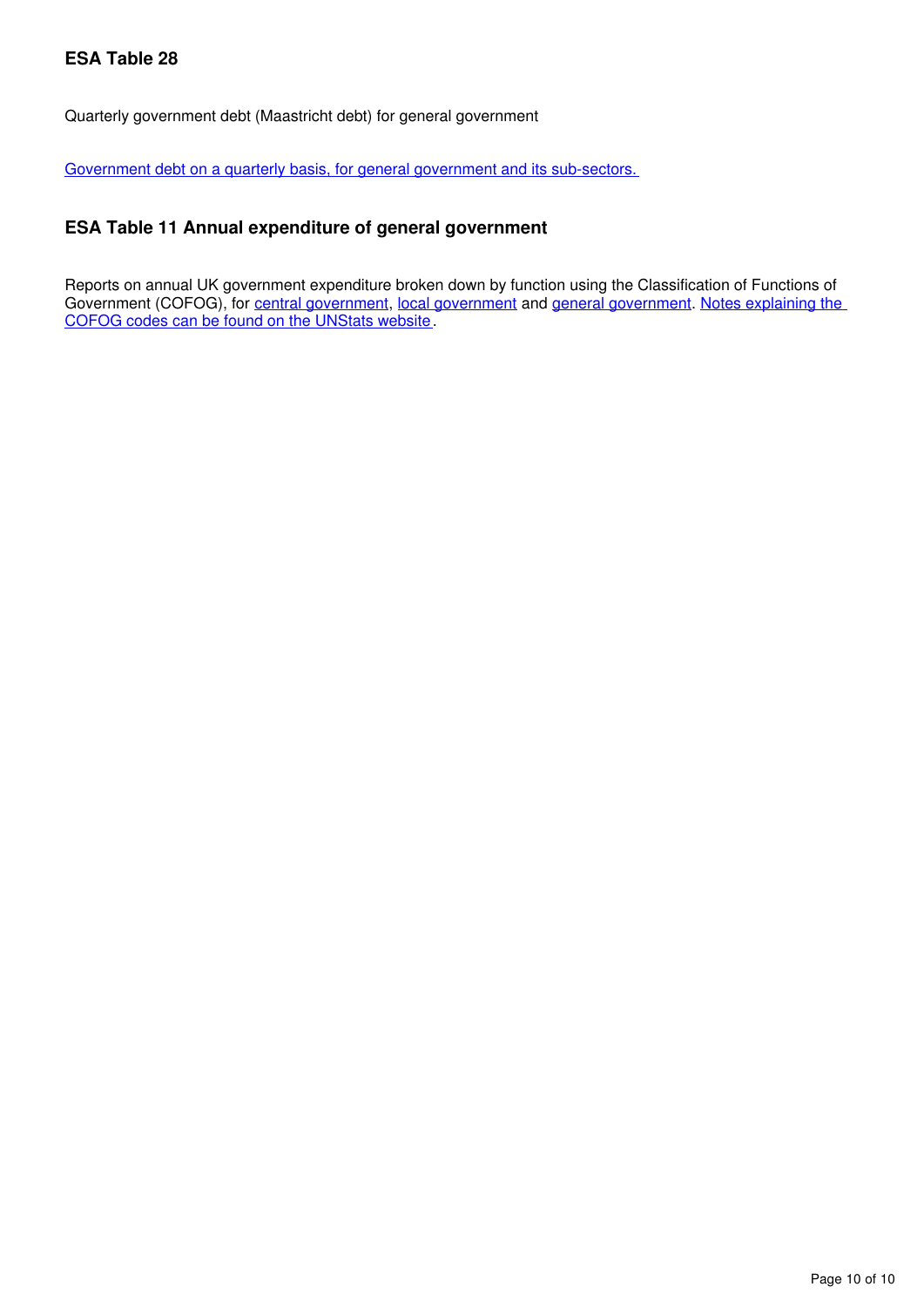#### **Content**

#### List of tables in this bulletin

Government deficit and debt

#### **Date of publication:** 17-Apr-18 **Date of next publication:** 17-Jul-18

- General Government Gross Debt at Nominal Value Consolidated
- General Government Transactions in Maastricht Debt Instruments Consolidated
- $\frac{M1}{M2}$ Government Deficit and Debt Under the Maastricht Treaty summary table<br>  $\frac{M2}{M3}$ General Government Transactions in Maastricht Debt Instruments Conso<br>
Reconciliation of General Government Net Borrowing with M4 Reconciliation of General Government Net Borrowing with General Government Gross Consolidated Debt at Nominal Value
- M5 Reconciliation of General Government Gross Consolidated Debt at Nominal Value with ESA2010 balance sheets M6 Reconciliation of Transactions in Maastricht Debt Instruments with ESA2010 financial account
- M7 Government Deficit under the Maastricht Treaty Reconciliation of versions of net borrowing<br>M8R Government Deficit under the Maastricht Treaty Reconciliation of versions of net borrowing
- M8R Government Deficit and Debt Under the Maastricht Treaty<br>M9 Supplementary table for the financial crisis
- Supplementary table for the financial crisis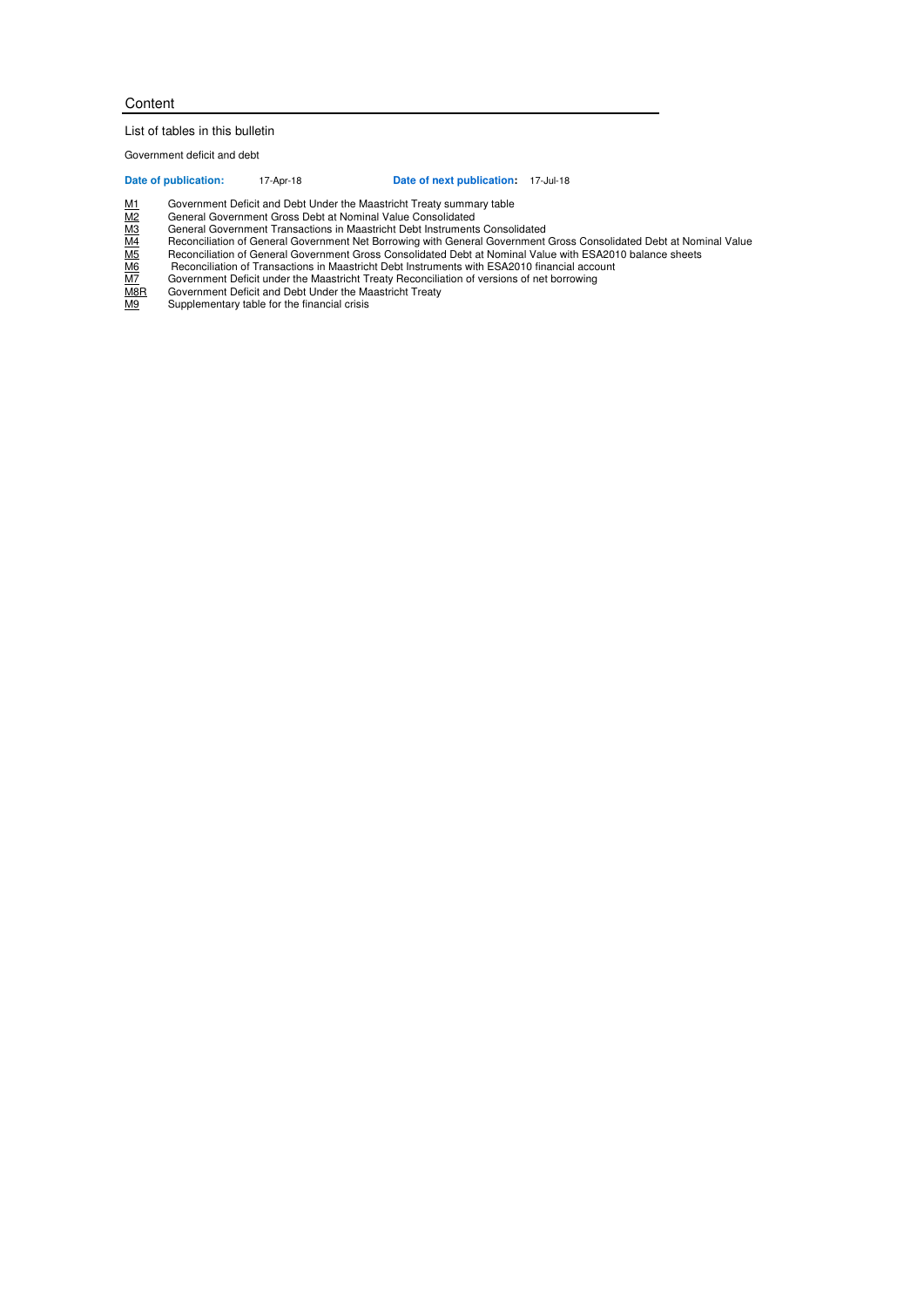#### **M1 Government Deficit and Debt Under the Maastricht Treaty Summary Table M1**

|                        | Not seasonally adjusted |                                |                              |                             | £ million                   |
|------------------------|-------------------------|--------------------------------|------------------------------|-----------------------------|-----------------------------|
|                        |                         |                                |                              |                             |                             |
|                        |                         | General                        |                              |                             |                             |
|                        |                         | government                     |                              |                             | Gross                       |
|                        |                         | gross                          | Gross domestic Net borrowing |                             | consolidated                |
|                        | General                 | consolidated                   | product (GDP)                | as a                        | debt as a                   |
|                        |                         | government net debt at nominal | at current                   | percentage of<br><b>GDP</b> | percentage of<br><b>GDP</b> |
| <b>Financial years</b> | borrowing               | value                          | market prices                |                             |                             |
|                        | -MNY3                   | <b>YEQG</b>                    | BKTL                         |                             | YEQJ                        |
| 1992/93                | 47,832                  | 257,113                        | 735,162                      | 6.5                         | 35.0                        |
| 1993/94                | 53,036                  | 304,403                        | 778,257                      | 6.8                         | 39.1                        |
| 1994/95                | 46,828                  | 343,839                        | 815,473                      | 5.7                         | 42.2                        |
| 1995/96                | 39,293                  | 381,518                        | 859,435                      | 4.6                         | 44.4                        |
| 1996/97                | 31,371                  | 402,936                        | 915,956                      | 3.4                         | 44.0                        |
| 1997/98                | 10,338                  | 402,782                        | 958,686                      | 1.1                         | 42.0                        |
| 1998/99                | $-432$                  | 403,995                        | 1,000,998                    | 0.0                         | 40.4                        |
| 1999/00                | $-10,253$               | 397,363                        | 1,044,040                    | $-1.0$                      | 38.1                        |
| 2000/01                | $-16,143$               | 386,473                        | 1,098,606                    | $-1.5$                      | 35.2                        |
| 2001/02                | 4,233                   | 384,227                        | 1,138,238                    | 0.4                         | 33.8                        |
| 2002/03                | 28,799                  | 406,262                        | 1,197,523                    | 2.4                         | 33.9                        |
| 2003/04                | 36,405                  | 450,108                        | 1,265,138                    | 2.9                         | 35.6                        |
| 2004/05                | 42,889                  | 505,174                        | 1,325,253                    | 3.2                         | 38.1                        |
| 2005/06<br>2006/07     | 42,144<br>38,168        | 553,612<br>595,361             | 1,410,498<br>1,484,679       | 3.0<br>2.6                  | 39.2<br>40.1                |
| 2007/08                | 44,921                  | 638,180                        | 1,552,938                    | 2.9                         | 41.1                        |
| 2008/09                | 107,456                 | 822,026                        | 1,556,181                    | 6.9                         | 52.8                        |
| 2009/10                | 154,848                 | 1,076,645                      | 1,540,259                    | 10.1                        | 69.9                        |
| 2010/11                | 142,087                 | 1,214,478                      | 1,599,416                    | 8.9                         | 75.9                        |
| 2011/12                | 123,821                 | 1,349,676                      | 1,640,153                    | 7.5                         | 82.3                        |
| 2012/13                | 124,148                 | 1,425,567                      | 1,700,300                    | 7.3                         | 83.8                        |
| 2013/14                | 99,978                  | 1,522,460                      | 1,773,683                    | 5.6                         | 85.8                        |
| 2014/15                | 90,906                  | 1,604,017                      | 1,849,131                    | 4.9                         | 86.7                        |
| 2015/16                | 75,812                  | 1,651,966                      | 1,902,281                    | 4.0                         | 86.8                        |
| 2016/17                | 47,362                  | 1,720,055                      | 1,986,101                    | 2.4                         | 86.6                        |
| <b>Calendar years</b>  |                         |                                |                              |                             |                             |
| 1992                   | 41,006                  | 242,446                        | 728,864                      | 5.6                         | 33.3                        |
| 1993                   | 52,653                  | 318,791                        | 766,813                      | 6.9                         | 41.6                        |
| 1994                   | 47,920                  | 324,575                        | 806,161                      | 5.9                         | 40.3                        |
| 1995                   | 43,931                  | 378,245                        | 846,128                      | 5.2                         | 44.7                        |
| 1996                   | 33,909                  | 400,253                        | 903,029                      | 3.8                         | 44.3                        |
| 1997                   | 19,717                  | 411,845                        | 948,257                      | 2.1                         | 43.4                        |
| 1998                   | 3,099                   | 408,217                        | 989,333                      | 0.3                         | 41.3                        |
| 1999                   | $-6,746$                | 410,732                        | 1,029,522                    | $-0.7$                      | 39.9                        |
| 2000                   | $-15,214$               | 403,133                        | 1,089,131                    | $-1.4$                      | 37.0                        |
| 2001                   | $-2,808$                | 387,617                        | 1,126,463                    | $-0.2$                      | 34.4                        |
| 2002                   | 21,987                  | 406,983                        | 1,179,882                    | 1.9                         | 34.5                        |
| 2003                   | 39,112                  | 445,516                        | 1,248,517                    | 3.1                         | 35.7                        |
| 2004<br>2005           | 40,237<br>43,576        | 506,689<br>552,591             | 1,310,091<br>1,386,386       | 3.1<br>3.1                  | 38.7<br>39.9                |
| 2006                   | 40,412                  | 596,771                        | 1,463,435                    | 2.8                         | 40.8                        |
| 2007                   | 40,503                  | 643,457                        | 1,536,565                    | 2.6                         | 41.9                        |
| 2008                   | 81,345                  | 784,963                        | 1,572,467                    | 5.2                         | 49.9                        |
| 2009                   | 154,836                 | 979,797                        | 1,529,536                    | 10.1                        | 64.1                        |
| 2010                   | 148,784                 | 1,194,338                      | 1,579,877                    | 9.4                         | 75.6                        |
| 2011                   | 122,168                 | 1,328,779                      | 1,635,062                    | 7.5                         | 81.3                        |
| 2012                   | 137,379                 | 1,424,798                      | 1,685,225                    | 8.2                         | 84.5                        |
| 2013                   | 94,666                  | 1,499,789                      | 1,752,554                    | 5.4                         | 85.6                        |
| 2014                   | 100,088                 | 1,604,784                      | 1,837,062                    | 5.4                         | 87.4                        |
| 2015                   | 80,495                  | 1,665,978                      | 1,888,737                    | 4.3                         | 88.2                        |
| 2016<br>2017           | 58,324<br>39,355        | 1,731,392<br>1,786,274         | 1,963,311<br>2,037,638       | 3.0<br>1.9                  | 88.2<br>87.7                |
|                        |                         |                                |                              |                             |                             |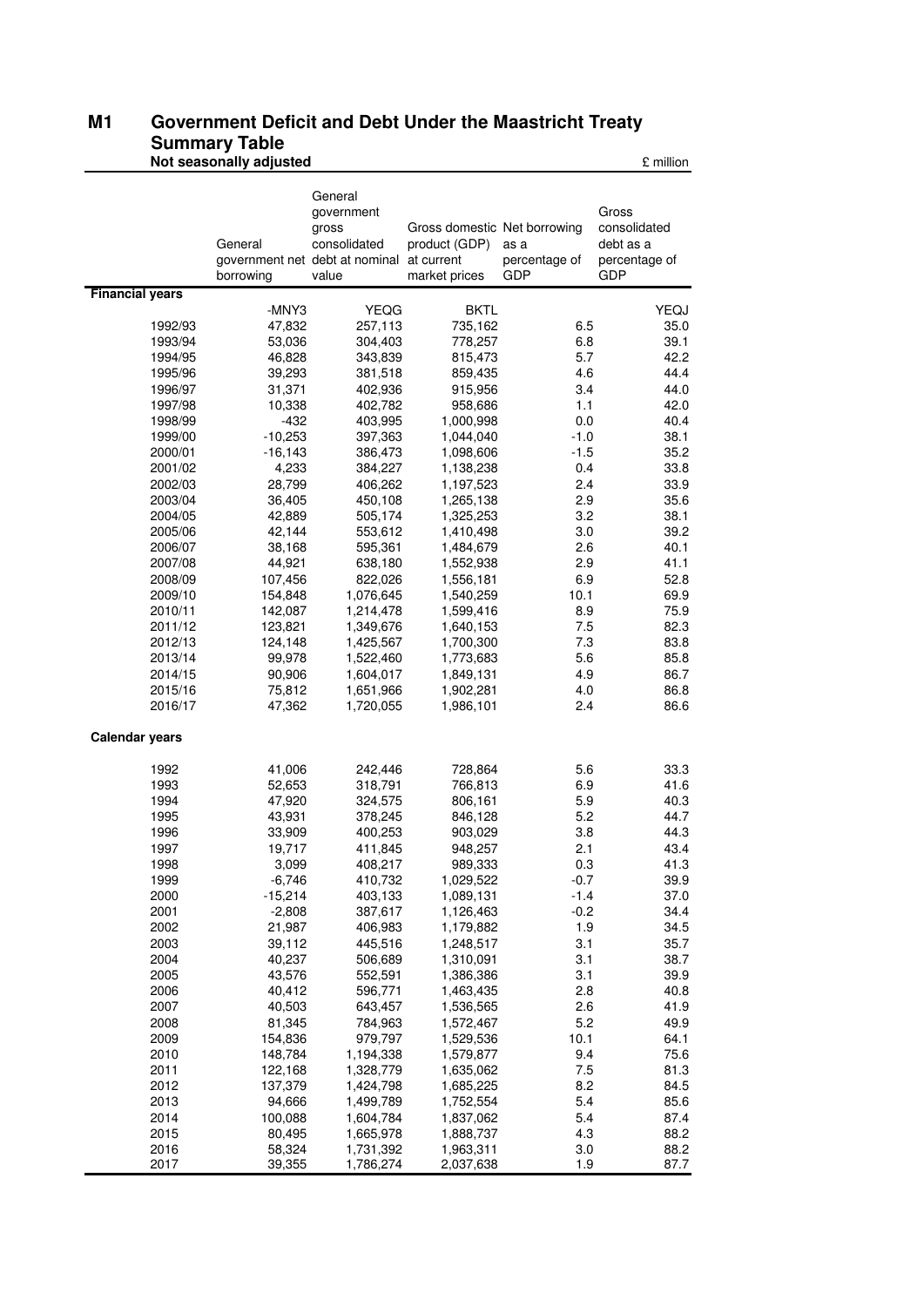#### **M2 General Government Gross Debt at Nominal Value Consolidated M2**

|                        | Not seasonally adjusted |                    |                  |                        | £ million                 |
|------------------------|-------------------------|--------------------|------------------|------------------------|---------------------------|
|                        |                         |                    |                  |                        | General                   |
|                        |                         |                    |                  |                        | government                |
|                        |                         |                    |                  |                        | gross                     |
|                        |                         | Currency           | <b>Bills and</b> | Medium and             | consolidated              |
|                        |                         | and                | short-term       |                        | long-term debt at nominal |
|                        | Loans                   | deposits           | bonds            | bonds                  | value                     |
| <b>Financial years</b> |                         |                    |                  |                        |                           |
|                        | GTK7                    | GTK4               | YEQE             | YEQF                   | <b>YEQG</b>               |
| 1992/93                | 17,045                  | 53,255             | 9,332            | 177,481                | 257,113                   |
| 1993/94<br>1994/95     | 17,903<br>26,663        | 58,565<br>63,080   | 7,646<br>11,002  | 220,289<br>243,094     | 304,403<br>343,839        |
| 1995/96                | 26,145                  | 69,213             | 13,812           | 272,348                | 381,518                   |
| 1996/97                | 24,221                  | 73,573             | 7,336            | 297,806                | 402,936                   |
| 1997/98                | 20,944                  | 75,134             | 4,191            | 302,513                | 402,782                   |
| 1998/99                | 22,837                  | 74,457             | 6,742            | 299,959                | 403,995                   |
| 1999/00                | 24,690                  | 72,396             | 4,093            | 296,184                | 397,363                   |
| 2000/01                | 22,895                  | 74,861             | 3,373            | 285,344                | 386,473                   |
| 2001/02                | 23,960                  | 73,702             | 9,155            | 277,410                | 384,227                   |
| 2002/03                | 29,072                  | 76,053             | 14,736           | 286,401                | 406,262                   |
| 2003/04                | 33,831                  | 78,274             | 19,187           | 318,816                | 450,108                   |
| 2004/05                | 35,392                  | 80,036             | 24,207           | 365,539                | 505,174                   |
| 2005/06                | 38,394                  | 85,762             | 21,900           | 407,556                | 553,612                   |
| 2006/07<br>2007/08     | 44,707                  | 91,037             | 16,796           | 442,821                | 595,361                   |
| 2008/09                | 39,521<br>35,677        | 101,843<br>135,106 | 17,505<br>43,684 | 479,311<br>607,559     | 638,180<br>822,026        |
| 2009/10                | 28,192                  | 128,288            | 62,588           | 857,577                | 1,076,645                 |
| 2010/11                | 28,973                  | 125,172            | 62,047           | 998,286                | 1,214,478                 |
| 2011/12                | 29,102                  | 137,620            | 68,658           | 1,114,296              | 1,349,676                 |
| 2012/13                | 29,554                  | 130,147            | 55,203           | 1,210,663              | 1,425,567                 |
| 2013/14                | 28,652                  | 130,465            | 54,815           | 1,308,528              | 1,522,460                 |
| 2014/15                | 32,167                  | 149,009            | 62,864           | 1,359,977              | 1,604,017                 |
| 2015/16                | 34,113                  | 153,669            | 75,726           | 1,388,458              | 1,651,966                 |
| 2016/17                | 37,712                  | 175,577            | 66,327           | 1,440,439              | 1,720,055                 |
| <b>Calendar years</b>  |                         |                    |                  |                        |                           |
| 1992                   |                         | 51,048             | 9,607            |                        |                           |
| 1993                   | 17,686<br>13,749        | 57,599             | 9,167            | 164,105<br>238,276     | 242,446<br>318,791        |
| 1994                   | 21,393                  | 63,709             | 9,181            | 230,292                | 324,575                   |
| 1995                   | 23,680                  | 67,857             | 20,546           | 266,162                | 378,245                   |
| 1996                   | 24,681                  | 74,956             | 6,361            | 294,255                | 400,253                   |
| 1997                   | 21,946                  | 75,481             | 4,443            | 309,975                | 411,845                   |
| 1998                   | 21,251                  | 74,831             | 4,542            | 307,593                | 408,217                   |
| 1999                   | 30,641                  | 74,114             | 3,800            | 302,177                | 410,732                   |
| 2000                   | 31,453                  | 77,425             | 2,358            | 291,897                | 403,133                   |
| 2001                   | 25,676                  | 75,030             | 10,818           | 276,093                | 387,617                   |
| 2002                   | 29,621                  | 77,118             | 21,199           | 279,045                | 406,983                   |
| 2003<br>2004           | 32,452<br>43,616        | 79,709<br>82,397   | 23,836<br>28,847 | 309,519                | 445,516<br>506,689        |
| 2005                   | 47,206                  | 86,888             | 24,280           | 351,829<br>394,217     | 552,591                   |
| 2006                   | 45,988                  | 92,054             | 20,964           | 437,765                | 596,771                   |
| 2007                   | 47,081                  | 99,866             | 18,249           | 478,261                | 643,457                   |
| 2008                   | 56,674                  | 119,754            | 31,406           | 577,129                | 784,963                   |
| 2009                   | 28,913                  | 127,775            | 57,304           | 765,805                | 979,797                   |
| 2010                   | 28,435                  | 126,831            | 54,434           | 984,638                | 1,194,338                 |
| 2011                   | 30,878                  | 134,875            | 69,318           | 1,093,708              | 1,328,779                 |
| 2012                   | 29,834                  | 132,740            | 49,825           | 1,212,399              | 1,424,798                 |
| 2013                   | 29,897                  | 125,614            | 35,284           | 1,308,994              | 1,499,789                 |
| 2014                   | 30,077                  | 143,833            | 60,349           | 1,370,525              | 1,604,784                 |
| 2015                   | 34,564                  | 154,736            | 79,748           | 1,396,930              | 1,665,978                 |
| 2016<br>2017           | 33,970<br>41,526        | 172,617<br>188,333 | 93,997<br>79,189 | 1,430,808<br>1,477,226 | 1,731,392<br>1,786,274    |
|                        |                         |                    |                  |                        |                           |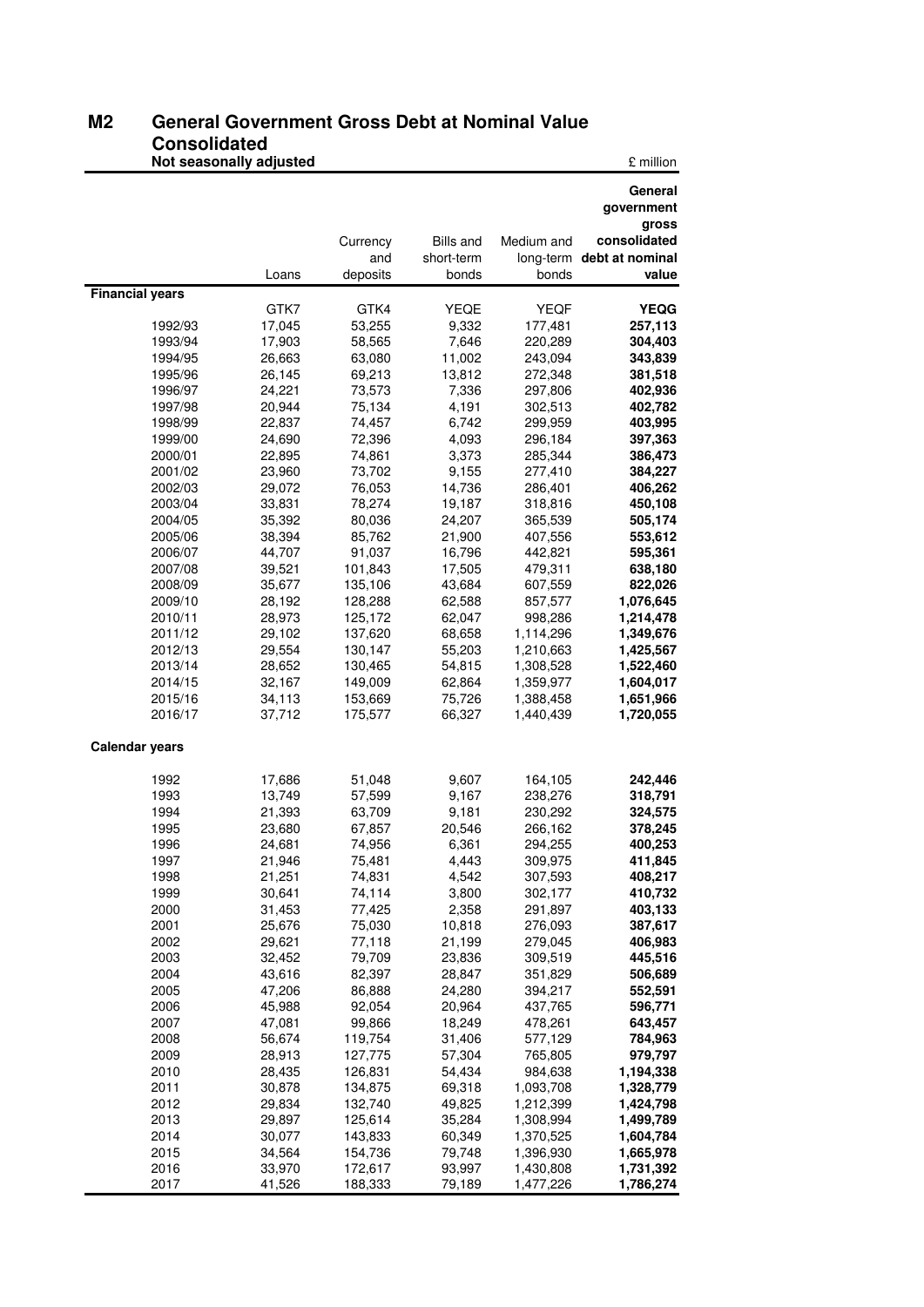#### **M3 General Government Transactions in Maastricht Debt Instruments Consolidated M3**

**Not seasonally adjusted (+ = increase in liabilities, - = decrease in liabilities)**  $\qquad \qquad$  **E** million

|                        |                   |                          |                     |                                                 | General<br>government                                    |
|------------------------|-------------------|--------------------------|---------------------|-------------------------------------------------|----------------------------------------------------------|
|                        | Loans             | Currency and<br>deposits | term bonds          | Bills and short- Medium and long-<br>term bonds | transactions in<br><b>Maastricht debt</b><br>instruments |
| <b>Financial years</b> |                   |                          |                     |                                                 |                                                          |
|                        | GTG8              | GTG3                     | <b>YEQN</b>         | <b>YEQO</b>                                     | <b>YEQR</b>                                              |
| 1992/93                | 114               | 4,721                    | $-4,620$            | 37,037                                          | 37,252                                                   |
| 1993/94                | 673               | 5,212                    | $-1,850$            | 48,965                                          | 53,000                                                   |
| 1994/95                | 8,752             | 4,455                    | 4,583               | 22,663                                          | 40,453                                                   |
| 1995/96                | $-976$            | 6,161                    | 2,736               | 28,222                                          | 36,143                                                   |
| 1996/97                | $-2,169$          | 5,503                    | $-5,789$            | 26,768                                          | 24,313                                                   |
| 1997/98                | $-1,834$          | 1,572                    | $-2,920$            | 6,896                                           | 3,714                                                    |
| 1998/99                | 1,608             | $-261$                   | 2,451               | $-3,788$                                        | 10                                                       |
| 1999/00                | $-2,314$          | $-1,995$                 | $-2,626$            | 62                                              | $-6,873$                                                 |
| 2000/01                | $-1,633$          | 2,479                    | $-678$              | $-13,543$                                       | $-13,375$                                                |
| 2001/02                | 391               | $-1,069$                 | 5,781               | $-9,473$                                        | $-4,370$                                                 |
| 2002/03                | 5,052             | 2,415                    | 5,720               | 8,409                                           | 21,596                                                   |
| 2003/04                | 4,899             | 2,287                    | 4,444               | 32,408                                          | 44,038                                                   |
| 2004/05                | $-1,072$          | 1,816                    | 1,094               | 41,699                                          | 43,537                                                   |
| 2005/06                | 2,853             | 5,797                    | $-2,309$            | 42,292                                          | 48,633                                                   |
| 2006/07                | 6,580             | 5,287                    | $-5,107$            | 37,648                                          | 44,408                                                   |
| 2007/08                | $-5,320$          | 10,805                   | 709                 | 35,846                                          | 42,040                                                   |
| 2008/09                | $-4,588$          | 33,264                   | 26,173              | 131,490                                         | 186,339                                                  |
| 2009/10                | $-7,340$          | $-11,531$                | 18,891              | 210,110                                         | 210,130                                                  |
| 2010/11                | $-359$            | $-3,334$                 | $-591$              | 127,922                                         | 123,638                                                  |
| 2011/12                | $-4,036$          | 12,547                   | 6,611               | 126,132                                         | 141,254                                                  |
| 2012/13                | 2,455             | $-7,544$                 | $-13,455$           | 101,134                                         | 82,590                                                   |
| 2013/14                | 1,998<br>3,342    | 349                      | $-388$              | 92,313                                          | 94,272                                                   |
| 2014/15                |                   | 18,700                   | 8,050               | 59,907                                          | 89,999                                                   |
| 2015/16<br>2016/17     | 3,052<br>2,484    | 4,629<br>21,874          | 12,862<br>$-9,398$  | 40,827<br>66,670                                | 61,370<br>81,630                                         |
|                        |                   |                          |                     |                                                 |                                                          |
| <b>Calendar years</b>  |                   |                          |                     |                                                 |                                                          |
| 1992                   | 424               | 4,702                    | $-4,874$            | 30,482                                          | 30,734                                                   |
| 1993                   | $-3,971$          | 4,948                    | $-447$              | 53,096                                          | 53,626                                                   |
| 1994                   | 7,498             | 5,726                    | 1,069               | 24,292                                          | 38,585                                                   |
| 1995                   | 1,918             | 4,320                    | 11,541              | 22,608                                          | 40,387                                                   |
| 1996                   | 740               | 7,079                    | $-13,504$           | 31,486                                          | 25,801                                                   |
| 1997                   | $-2,830$          | 1,904                    | $-1,595$            | 16,606                                          | 14,085                                                   |
| 1998                   | 739               | $-623$                   | $-26$               | $-3,170$                                        | $-3,080$                                                 |
| 1999                   | 4,920             | $-304$                   | $-608$              | $-1,805$                                        | 2,203                                                    |
| 2000                   | 964               | 3,369                    | $-1,434$            | $-12,804$                                       | $-9,905$                                                 |
| 2001                   | $-5,930$          | $-2,356$                 | 8,504               | $-17,781$                                       | -17,563                                                  |
| 2002                   | 3,352             | 2,169                    | 10,510              | 2,999                                           | 19,030                                                   |
| 2003                   | 2,920             | 2,661                    | 2,629               | 31,081                                          | 39,291                                                   |
| 2004                   | 8,612             | 2,740                    | 1,084               | 37,150                                          | 49,586                                                   |
| 2005                   | 3,592             | 4,557                    | $-4,569$            | 44,593                                          | 48,173                                                   |
| 2006                   | $-1,073$          | 5,196                    | $-3,318$            | 43,411                                          | 44,216                                                   |
| 2007                   | 1,010             | 7,812                    | $-2,716$            | 41,887                                          | 47,993                                                   |
| 2008                   | 8,713             | 19,890                   | 13,156              | 99,188                                          | 140,947                                                  |
| 2009                   | $-27,288$         | 8,019                    | 25,893              | 194,162                                         | 200,786                                                  |
| 2010                   | $-1,431$          | $-5,811$                 | $-2,933$            | 165,441                                         | 155,266                                                  |
| 2011<br>2012           | $-1,250$<br>$-85$ | 8,074                    | 14,884              | 114,247                                         | 135,955                                                  |
|                        |                   | $-2,098$                 | $-19,493$           | 129,299                                         | 107,623                                                  |
| 2013<br>2014           | 1,141<br>476      | $-7,201$<br>18,305       | $-14,541$<br>25,065 | 93,890<br>62,391                                | 73,289<br>106,237                                        |
| 2015                   | 4,769             | 10,983                   | 19,400              | 39,704                                          | 74,856                                                   |
| 2016                   | 695               | 17,811                   | 14,250              | 49,946                                          | 82,702                                                   |
| 2017                   | 5,320             | 15,714                   | $-14,807$           | 53,933                                          | 60,160                                                   |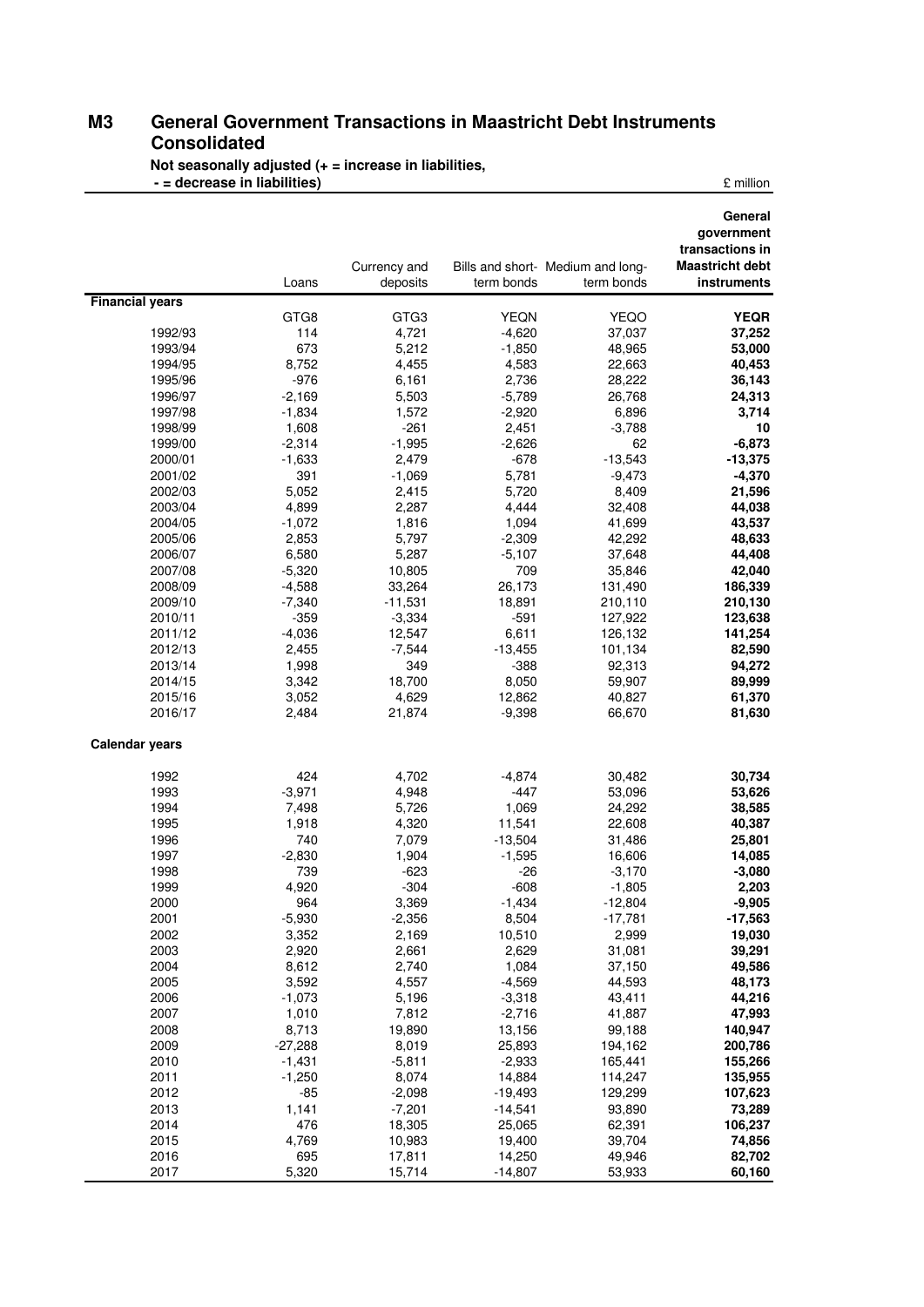#### **M4 Reconciliation of General Government Net Borrowing with General Government Gross Consolidated Debt at Nominal Value Not seasonally adjusted Example 2**  *Allen Level 2* **<b>** *Allen Level 2 Allen Level 2* **<b>** *Allen Level 2 Allen Allen Level 2* **<b>** *Allen Level 2 Allen Level 2 Allen Level 2* **<b>** *Allen Level 2 All* **M4**

|                        |                        |                      |                                            |                      |                                                     |                      |                             | Increase in<br>general<br>government |
|------------------------|------------------------|----------------------|--------------------------------------------|----------------------|-----------------------------------------------------|----------------------|-----------------------------|--------------------------------------|
|                        | General                | Net                  |                                            | <b>LESS Net</b>      |                                                     | Adjustment           |                             | gross                                |
|                        | Government acquisition |                      |                                            | incurrence           | Adjustment from market                              |                      | Other                       | consolidated                         |
|                        | borrowina              |                      | Net of financial Consolidating of non-debt |                      | for holding<br>liabilties gains/losses <sup>1</sup> | value                | to nominal adjustments<br>2 | debt at<br>nominal value             |
| <b>Financial years</b> |                        | assets               | transactions                               |                      |                                                     |                      |                             |                                      |
|                        |                        |                      |                                            |                      |                                                     |                      |                             |                                      |
| 1992/93                | 47,832                 | $-17,873$            | 7,689                                      | $-402$               | 2,676                                               | $-194$               | 8,376                       | 48,104                               |
| 1993/94                | 53,036                 | 233                  | 514                                        | $-306$               | 50                                                  | $-904$               | $-5,231$                    | 47,392                               |
| 1994/95                | 46,828                 | $-5,947$             | 267                                        | $-1,071$             | $-1,331$                                            | $-2,005$             | 3,236                       | 39,977                               |
| 1995/96                | 39,293                 | $-768$               | $-548$                                     | $-1,059$             | 136                                                 | $-1,431$             | 2,625<br>$-5,518$           | 38,248                               |
| 1996/97<br>1997/98     | 31,221<br>10,338       | $-2,628$<br>$-3,175$ | $-1,244$<br>$-1,382$                       | $-1,574$<br>$-1,260$ | $-579$<br>$-236$                                    | $-785$<br>$-2,022$   | $-2,417$                    | 18,893<br>$-154$                     |
| 1998/99                | $-432$                 | 2,750                | $-2,027$                                   | 1,003                | 151                                                 | $-666$               | 434                         | 1,213                                |
| 1999/00                | $-10,253$              | 5,914                | $-2,152$                                   | $-150$               | 4,162                                               | 1,640                | $-5,793$                    | $-6,632$                             |
| 2000/01                | $-16, 143$             | 27,513               | -34                                        | $-24,060$            | $-309$                                              | $-1,070$             | 3,213                       | $-10,890$                            |
| 2001/02                | 4,233                  | $-7,668$             | $-1,660$                                   | $-424$               | 58                                                  | 2,174                | 1,041                       | $-2,246$                             |
| 2002/03                | 28,799                 | $-4,660$             | 2,738                                      | $-3,138$             | 81                                                  | 162                  | $-1,947$                    | 22,035                               |
| 2003/04                | 36,405                 | 3,111                | 2,422                                      | -82                  | $-85$                                               | $-1,081$             | 3,156                       | 43,846                               |
| 2004/05                | 42,889                 | 3,634                | $-737$                                     | 133                  | 2,627                                               | $-1,331$             | 7,851                       | 55,066                               |
| 2005/06                | 42,144                 | 21,381               | $-4,989$                                   | $-5,709$             | 159                                                 | $-165$               | $-4,383$                    | 48,438                               |
| 2006/07                | 38,168                 | 8,128                | $-448$                                     | 4,947                | $-269$                                              | $-1,534$             | $-7,243$                    | 41,749                               |
| 2007/08                | 44,921                 | 12,191               | $-3,012$                                   | $-162$               | 113                                                 | 666                  | $-11,898$                   | 42,819                               |
| 2008/09                | 107,456                | 83,845               | $-3,054$                                   | $-12,167$            | 749                                                 | $-3,242$             | 10,259                      | 183,846                              |
| 2009/10<br>2010/11     | 154,848<br>142,087     | 66,674<br>$-17,822$  | -47<br>$-2,275$                            | $-7,690$<br>$-836$   | $-915$<br>503                                       | $-2,046$<br>$-3,515$ | 43,795<br>19,691            | 254,619<br>137,833                   |
| 2011/12                | 123,821                | 28,387               | $-11,909$                                  | 997                  | 2,847                                               | $-8,903$             | $-42$                       | 135,198                              |
| 2012/13                | 124,148                | 4,624                | $-1,582$                                   | $-42,481$            | $-1,363$                                            | $-5,336$             | $-2,119$                    | 75,891                               |
| 2013/14                | 99,978                 | 9,077                | $-4,897$                                   | $-2,817$             | $-1,349$                                            | 3,970                | $-7,069$                    | 96,893                               |
| 2014/15                | 90,906                 | 14,296               | $-3,432$                                   | $-1,407$             | $-952$                                              | $-7,490$             | $-10,364$                   | 81,557                               |
| 2015/16                | 75,812                 | $-9,680$             | $-5,250$                                   | $-934$               | $-862$                                              | $-12,559$            | 1,422                       | 47,949                               |
| 2016/17                | 47,362                 | 39,843               | $-5,795$                                   | $-664$               | 1,292                                               | $-14,833$            | 884                         | 68,089                               |
| Calendar years         |                        |                      |                                            |                      |                                                     |                      |                             |                                      |
| 1992                   | 41,006                 | $-15,972$            | 5,954                                      | $-362$               | 3,221                                               | $-1,498$             | 9,184                       | 41,533                               |
| 1993                   | 52,653                 | 2,207                | 1,622                                      | $-2,222$             | 81                                                  | $-1,822$             | $-3,030$                    | 49,489                               |
| 1994                   | 47,920                 | $-10,250$            | 767                                        | $-232$               | $-1,116$                                            | $-498$               | 1,895                       | 38,486                               |
| 1995                   | 43,931                 | 1,165                | $-1,964$                                   | $-2,330$             | $-164$                                              | $-615$               | 2,203                       | 42,226                               |
| 1996                   | 33,909                 | $-6,347$             | -489                                       | 733                  | -767                                                | -362                 | -805                        | 25,872                               |
| 1997                   | 19,717                 | $-1,371$             | $-2,220$                                   | $-1,906$             | $-100$                                              | $-1,443$             | $-1,085$                    | 11,592                               |
| 1998                   | 3,099                  | $-3,045$             | $-1,080$                                   | $-1,707$             | 88                                                  | $-864$               | $-119$                      | $-3,628$                             |
| 1999                   | $-6,746$               | 9,481                | $-2,562$                                   | 3,544                | 4,090                                               | 1,610                | $-6,902$                    | 2,515                                |
| 2000                   | $-15,214$              | 32,546               | $-929$                                     | $-24,984$            | 96                                                  | 201                  | 685                         | $-7,599$                             |
| 2001<br>2002           | $-2,808$<br>21,987     | -15,600<br>$-4,287$  | -625<br>1,831                              | 224<br>$-479$        | $-71$<br>-4                                         | 1,461<br>$-324$      | 1,903<br>642                | -15,516<br>19,366                    |
| 2003                   | 39,112                 | $-985$               | 3,444                                      | $-2,351$             | $-168$                                              | $-1,839$             | 1,320                       | 38,533                               |
| 2004                   | 40,237                 | 7,596                | $-1,098$                                   | 5,372                | 2,530                                               | $-1,458$             | 7,994                       | 61,173                               |
| 2005                   | 43,576                 | 10,761               | $-2,804$                                   | $-1,304$             | 3                                                   | $-1,075$             | $-3,255$                    | 45,902                               |
| 2006                   | 40,412                 | 13,537               | $-1,935$                                   | $-3,096$             | $-126$                                              | 458                  | $-5,070$                    | 44,180                               |
| 2007                   | 40,503                 | 12,906               | $-934$                                     | $-76$                | 57                                                  | $-1,364$             | $-4,406$                    | 46,686                               |
| 2008                   | 81,345                 | 69,670               | $-5,535$                                   | $-12,964$            | 887                                                 | $-328$               | 8,431                       | 141,506                              |
| 2009                   | 154,836                | 54,938               | 1,131                                      | $-10,977$            | 363                                                 | $-5,479$             | 22                          | 194,834                              |
| 2010                   | 148,784                | 9,631                | $-2,717$                                   | $-294$               | $-1,975$                                            | $-4,243$             | 65,355                      | 214,541                              |
| 2011                   | 122,168                | 16,492               | $-3,478$                                   | 1,605                | 3,461                                               | $-4,975$             | $-832$                      | 134,441                              |
| 2012                   | 137,379                | 26,276               | $-9,798$                                   | -39,969              | $-1,883$                                            | $-9,721$             | $-6,265$                    | 96,019                               |
| 2013<br>2014           | 94,666<br>100,088      | $-13,487$<br>21,136  | $-4,208$<br>$-2,723$                       | $-3,139$<br>$-4,824$ | 1,751<br>$-925$                                     | -49<br>$-317$        | $-543$<br>$-7,440$          | 74,991<br>104,995                    |
| 2015                   | 80,495                 | 4,177                | $-5,716$                                   | $-3,889$             | $-954$                                              | $-12,708$            | -211                        | 61,194                               |
| 2016                   | 58,324                 | 30,087               | $-5,256$                                   | 842                  | $-781$                                              | $-16,507$            | $-1,295$                    | 65,414                               |
| 2017                   | 39,355                 | 33,863               | $-8,417$                                   | $-4,121$             | 2,237                                               | $-7,515$             | $-520$                      | 54,882                               |

 $\langle -1 \rangle$  (+) = holding gain, (-) = holding loss.

<2> Other adjustments includes the impact of reclassifications such as the reclassification of Northern Rock and Bradford & Bingley in 2010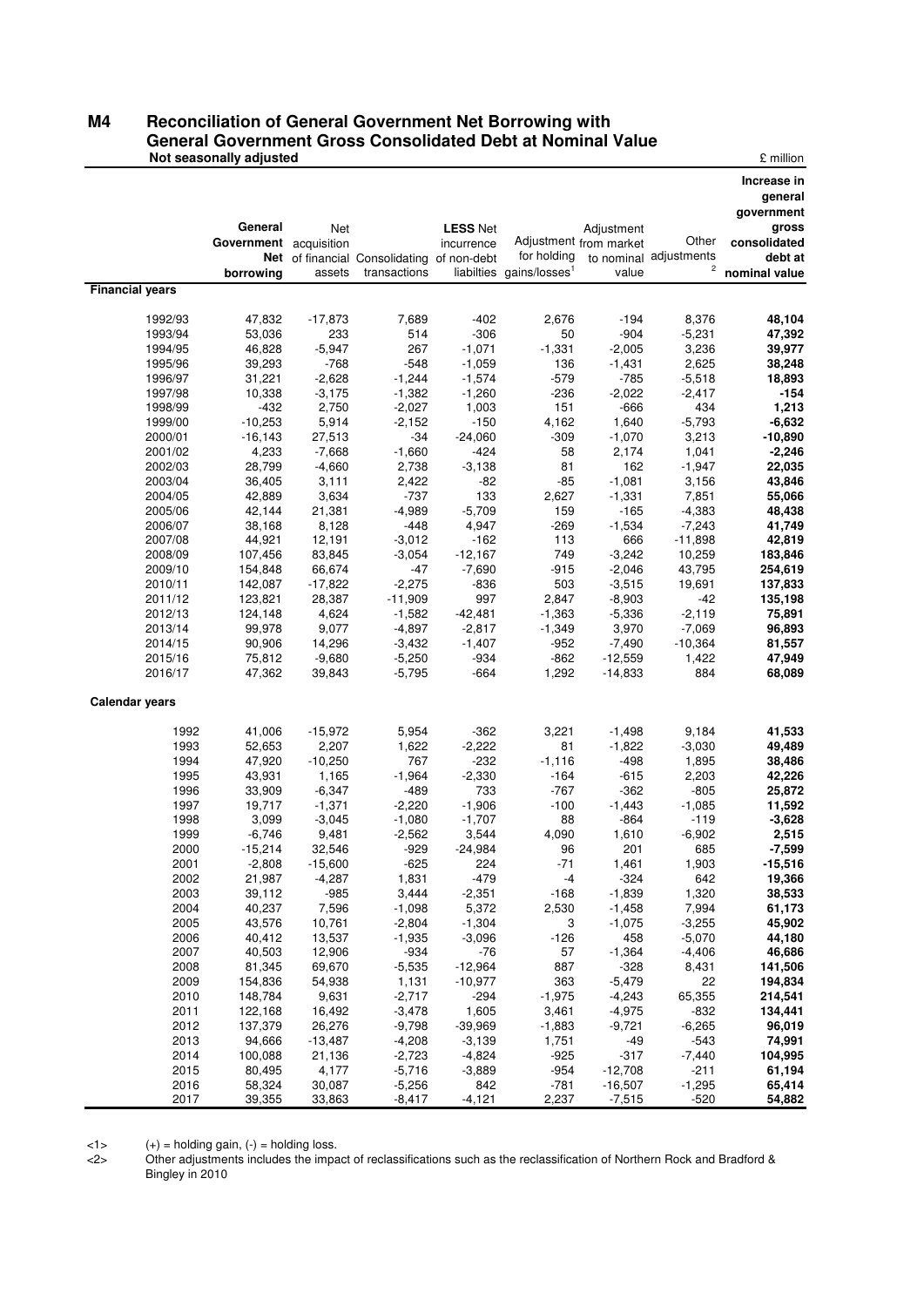#### **M5** Reconciliation of General Government Gross Consolidated Debt at Nominal Value *with ESA 2010 balance sheets*  $\frac{1}{2}$  million

|                                                                      |             | 2011/12      | 2012/13    | 2013/14      | 2014/15      | 2015/16    | 2016/17      | 2012         | 2013       | 2014         | 2015       | 2016         | 2017             |
|----------------------------------------------------------------------|-------------|--------------|------------|--------------|--------------|------------|--------------|--------------|------------|--------------|------------|--------------|------------------|
| <b>GENERAL GOVERNMENT TOTAL FINANCIAL LIABILITIES</b>                | KQ6T        | 1,718,111    | 1,876,037  | .882,725     | 2,146,759    | 2,227,375  | 2,455,378    | 1,839,346    | .838,944   | 2.111.775    | 2,163,809  | 2,446,178    | 2,500,803        |
| <b>LESS</b> Other Accounts payable (F.8)                             | -NNMI       | $-43.890$    | $-84,356$  | $-89.107$    | $-92.955$    | $-96.499$  | $-100.445$   | $-79.969$    | $-84,301$  | $-90,135$    | $-97,979$  | $-100,483$   | $-108,419$       |
| <b>LESS</b> Monetary gold and special drawing rights (F.1)           | -M9MM       | $-9,806$     | $-10,039$  | $-9.411$     | $-9.446$     | $-9,912$   | $-11.042$    | $-9,637$     | $-9,450$   | $-9,406$     | $-9,476$   | $-11,074$    | $-10,681$        |
| <b>LESS</b> Insurance, pension & standardised quarantees (F.6)       | -NNBZ       | $-44.980$    | $-36.444$  | $-28,912$    | $-18,509$    | $-26,305$  | $-19,605$    | $-37.692$    | $-32.742$  | $-18,005$    | $-25,927$  | $-21,316$    | $-15,523$        |
|                                                                      |             |              |            |              |              |            |              |              |            |              |            |              |                  |
| General govt. gross unconsolidated debt at market prices             | <b>YEQQ</b> | 1,619,435    | ,745,198   | ,755,295     | 2,025,849    | 2,094,659  | 2,324,286    | 1,712,048    | .712,45    | ,994,229     | 2,030,427  | 2.313.305    | 2,366,180        |
|                                                                      |             |              |            |              |              |            |              |              |            |              |            |              |                  |
| Consolidation                                                        |             |              |            |              |              |            |              |              |            |              |            |              |                  |
| LG deposits with CG                                                  | GTI9        | 1,376        | 1,602      | 1.410        | 1.221        | 860        | 1,510        | 2.040        | 1.225      | 961          | 879        | 967          | 1,600            |
| LG holdings of treasury bills                                        | <b>NJEW</b> | 1.275        | 1,197      | 1,893        | 2,147        | 2,189      | 705          | 1,299        | 1,525      | 2,269        | 2,591      | 866          | 744              |
| LG holdings of gilts                                                 | <b>APEI</b> | 988          | 254        | 1,308        | 644          | 600        | 511          | 385          | 1,659      | 1,126        | 545        | 432          | 582              |
| CG loans to LG                                                       | GTG4        | 62,499       | 64,330     | 64,048       | 64,547       | 66,239     | 68,392       | 63,697       | 64,202     | 64,762       | 65,595     | 67,932       | 70,530           |
| LG loans to CG                                                       | GTG5        |              | 263        | 450          | 450          | 450        | 450          | 197          | 403        | 450          | 450        | 450          | 450              |
| Total consolidation                                                  | MDQD        | 66.138       | 67,646     | 69,109       | 69,009       | 70,338     | 71,568       | 67,618       | 69,014     | 69,568       | 70,060     | 70,647       | 73,906           |
|                                                                      |             |              |            |              |              |            |              |              |            |              |            |              |                  |
| General govt. gross consolidated debt at market prices               | MDQE        | 1,553,297    | 1,677,552  | ,686,186     | 956,840      | 2,024,321  | 2,252,718    | .644,430     | .643,437   | ,924,661     | ,960,367   | 2,242,658    | 2,292,274        |
|                                                                      |             |              |            |              |              |            |              |              |            |              |            |              |                  |
| <b>LESS</b> British central government securities at market prices   | -NIJI       | $-1.240.520$ | -1.387.349 | $-1.403.772$ | $-1.644.798$ | -1.710.826 | $-1,927,525$ | $-1.353.986$ | -1.383.096 | $-1,619,064$ | -1,641,324 | $-1.895.106$ | 942,865. ا<br>-1 |
| <b>PLUS</b> British central government securities at nominal prices  | <b>BKPM</b> | 1.042.347    | 1.142.442  | 1.244.355    | 1.300.401    | .346.337   | 1.404.898    | 1.140.272    | .243.310   | .307.395     | 1.353.162  | .393.931     | .445.158         |
|                                                                      |             |              |            |              |              |            |              |              |            |              |            |              |                  |
| less other bonds at market prices                                    | -NIJJ       | $-76.479$    | $-73,252$  | $-66.791$    | $-65, 148$   | $-46,502$  | $-41,641$    | $-76,148$    | $-68,206$  | $-68,969$    | $-46,455$  | $-42,953$    | $-36,793$        |
| :plus other bonds at nominal prices                                  | GK5N        | 71,031       | 66,174     | 62,482       | 56,722       | 38,636     | 31,605       | 70,230       | 64,344     | 60,761       | 40,228     | 32,862       | 28,500           |
|                                                                      |             |              |            |              |              |            |              |              |            |              |            |              |                  |
| General govt. gross consolidated debt at nominal prices <sup>2</sup> | YEQG        | 1,349,676    | .425,567   | 1,522,460    | 1,604,017    | .651,966   | ,720,055     | 424,798      | .499.789   | .604,784     | .665,978   | 1,731,392    | 1,786,274        |
|                                                                      |             |              |            |              |              |            |              |              |            |              |            |              |                  |

<1> Excludes financial derivatives

<2> General govt. gross consolidated debt as defined in the Maastricht Treaty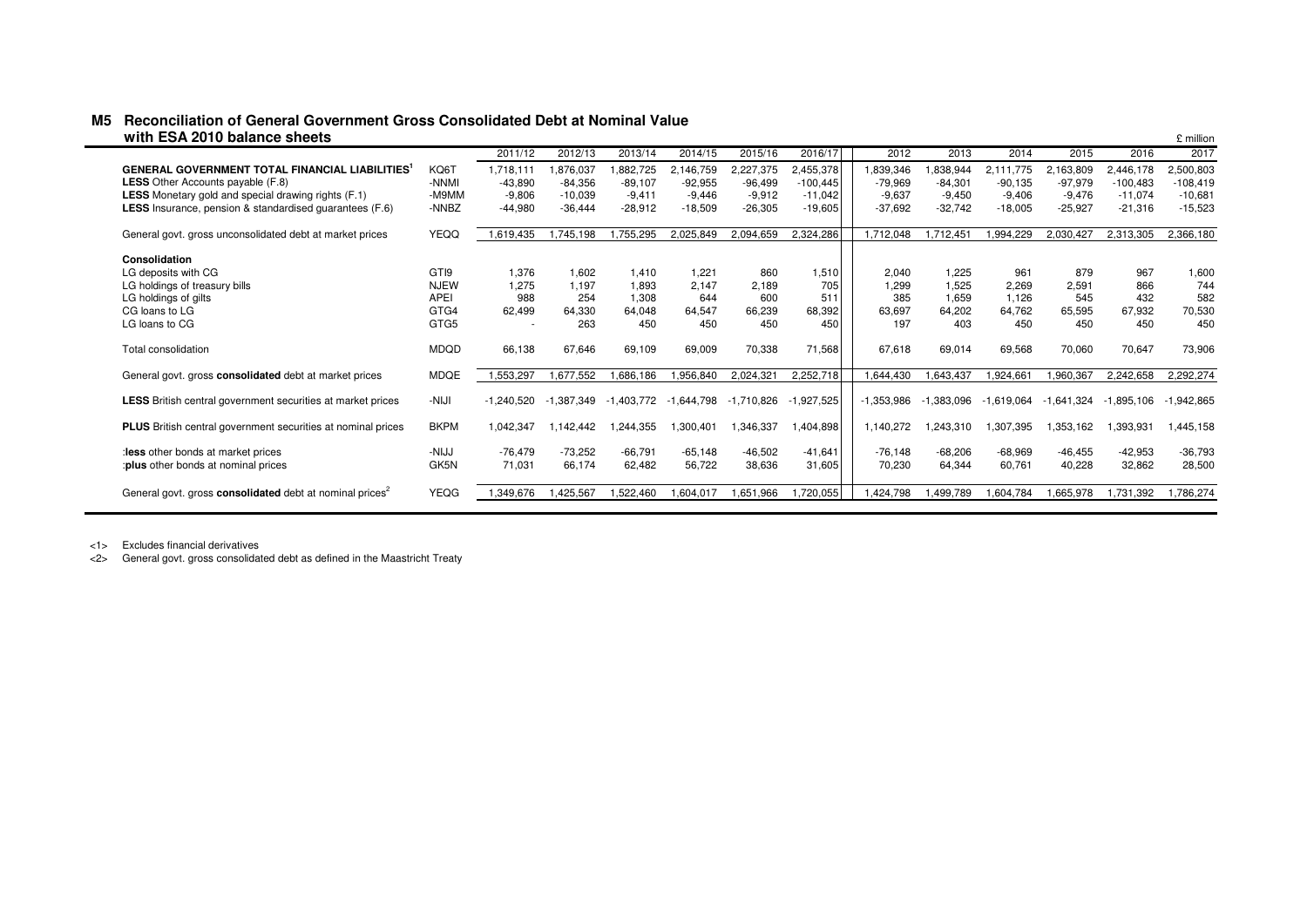#### **M6** Reconciliation of Transactions in Maastricht Debt Instruments  **with ESA 2010 financial account**

|                                                                                 |                  |                          |                          |          |          |          |          |                          |                          |          |          |          | £ million |
|---------------------------------------------------------------------------------|------------------|--------------------------|--------------------------|----------|----------|----------|----------|--------------------------|--------------------------|----------|----------|----------|-----------|
|                                                                                 |                  | 2011/12                  | 2012/13                  | 2013/14  | 2014/15  | 2015/16  | 2016/17  | 2012                     | 2013                     | 2014     | 2015     | 2016     | 2017      |
| <b>GENERAL GOVERNMENT TRANSACTIONS IN FINANCIAL LIABILITIES'</b>                | <b>NFSK</b>      | 152,166                  | 126,653                  | 101,986  | 94,838   | 67,554   | 88,089   | 157,390                  | 80,636                   | 113.784  | 84,461   | 87.116   | 72,698    |
| <b>LESS</b> Other Accounts payable (F.8)                                        | -NFVL            | 1,837                    | $-40,462$                | $-4,820$ | $-3,849$ | $-3,544$ | $-3,895$ | $-37,908$                | $-4,336$                 | $-5,900$ | $-7,844$ | $-2,501$ | $-7,888$  |
| <b>LESS</b> Monetary gold and special drawing rights (F.1)                      | -NFSL            | $\sim$                   | $\overline{\phantom{a}}$ |          |          | $\sim$   |          | $\overline{\phantom{a}}$ | $\overline{\phantom{a}}$ |          |          |          |           |
| <b>LESS</b> Insurance technical reserves (F.6)                                  | -NMQL            | $-2,120$                 | $-2,093$                 | $-1,431$ | $-1,090$ | $-1,311$ | $-1,334$ | $-2.172$                 | $-1.615$                 | $-1,093$ | $-1,269$ | $-1,326$ | $-1,391$  |
| General govt. <b>unconsolidated</b> transactions in Maastricht debt instruments | <b>MDQF</b>      | 151,883                  | 84,098                   | 95,735   | 89,899   | 62,699   | 82,860   | 117,310                  | 74.685                   | 106,791  | 75,348   | 83,289   | 63,419    |
|                                                                                 |                  |                          |                          |          |          |          |          |                          |                          |          |          |          |           |
| Consolidation                                                                   |                  |                          |                          |          |          |          |          |                          |                          |          |          |          |           |
| LG deposits with CG                                                             | GTF4             | 457                      | 227                      | $-191$   | $-188$   | $-361$   | 652      | -1                       | $-816$                   | $-262$   | -80      | 90       | 634       |
| LG holdings of treasury bills                                                   | <b>NFPV</b>      | 148                      | -78                      | 696      | 253      | 42       | .485     | 787                      | 226                      | 744      | 321      | $-1,726$ | $-123$    |
| LG holdings of gilts                                                            | <b>NFQI</b>      | 771                      | $-735$                   | 1,053    | $-664$   | $-44$    | -90      | $-51$                    | 1.275                    | $-534$   | $-582$   | $-114$   | 150       |
| CG loans to LG                                                                  | GTF8             | 9,253                    | 1.831                    | $-282$   | 499      | 1,692    | 2,153    | 8,754                    | 505                      | 560      | 833      | 2,337    | 2,598     |
| LG loans to CG                                                                  | GTF <sub>6</sub> | $\overline{\phantom{a}}$ | 263                      | 187      | 0        |          |          | 198                      | 206                      | 46       | $\Omega$ | -0       | $\Omega$  |
| Total consolidating transactions                                                | YEQP             | 10,629                   | 1,508                    | 1.463    | $-100$   | .329     | .230     | 9,687                    | 1.396                    | 554      | 492      | 587      | 3,259     |
| General govt. consolidated transactions in Maastricht debt instruments          | <b>YEQR</b>      | 141.254                  | 82,590                   | 94.272   | 89.999   | 61.370   | 81.630   | 107.623                  | 73.289                   | 106.237  | 74.856   | 82.702   | 60,160    |

<1> Excludes financial derivatives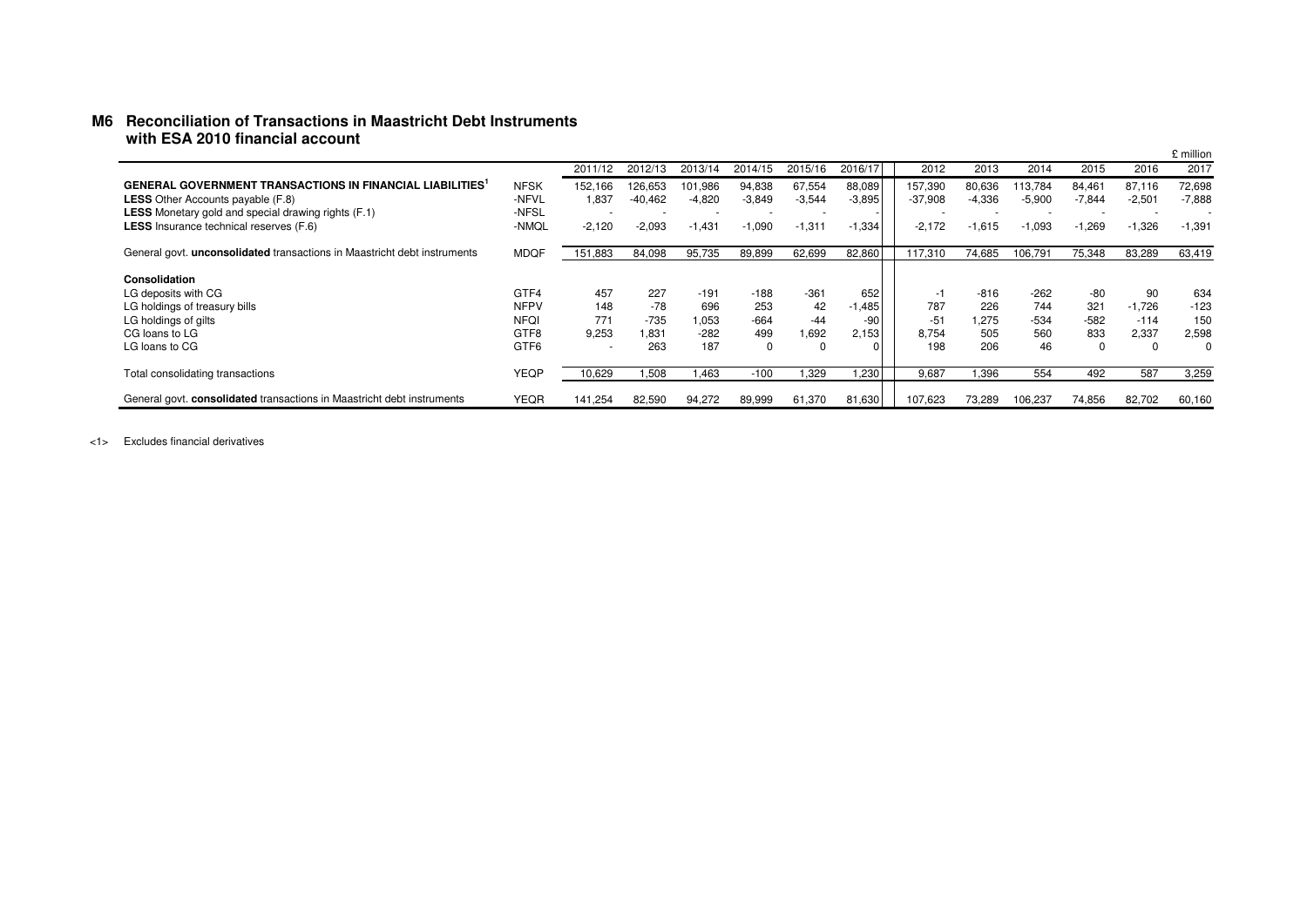#### **M7 Government Deficit under the Maastricht Treaty Reconciliation of versions of net borrowing Not seasonally adjusted**

 $E$  million<sup>1</sup>

|                        | General government<br>net borrowing (UK<br><b>Public Sector</b><br>Finances version) <sup>3</sup> | General government product, GDP, at<br>net borrowing (EDP <sup>4</sup><br>version) | Gross domestic<br>current market<br>prices | Net borrowing as a<br>percentage of GDP<br>(Public sector<br>finances version) | Net borrowing as a<br>percentage of GDP<br>$(EDP4 version)2,3$ |
|------------------------|---------------------------------------------------------------------------------------------------|------------------------------------------------------------------------------------|--------------------------------------------|--------------------------------------------------------------------------------|----------------------------------------------------------------|
| <b>Financial years</b> |                                                                                                   |                                                                                    |                                            |                                                                                |                                                                |
|                        | -NNBK                                                                                             | -MNY3                                                                              | <b>BKTL</b>                                |                                                                                |                                                                |
| 1995/96                | 37,138                                                                                            | 39,293                                                                             | 859,435                                    | 4.3                                                                            | 4.6                                                            |
| 1996/97                | 29,618                                                                                            | 31,371                                                                             | 915,956                                    | 3.2                                                                            | 3.4                                                            |
| 1997/98                | 10,338                                                                                            | 10,338                                                                             | 958,686                                    | 1.1                                                                            | 1.1                                                            |
| 1998/99                | $-432$                                                                                            | $-432$                                                                             | 1,000,998                                  | 0.0                                                                            | 0.0                                                            |
| 1999/00                | $-10,253$                                                                                         | $-10,253$                                                                          | 1,044,040                                  | $-1.0$                                                                         | $-1.0$                                                         |
| 2000/01                | $-16, 143$                                                                                        | $-16, 143$                                                                         | 1,098,606                                  | $-1.5$                                                                         | $-1.5$                                                         |
| 2001/02                | 4,233                                                                                             | 4,233                                                                              | 1,138,238                                  | 0.4                                                                            | 0.4                                                            |
| 2002/03                | 28,799                                                                                            | 28,799                                                                             | 1,197,523                                  | 2.4                                                                            | 2.4                                                            |
| 2003/04                | 36,405                                                                                            | 36,405                                                                             | 1,265,138                                  | 2.9                                                                            | 2.9                                                            |
| 2004/05<br>2005/06     | 42,889                                                                                            | 42,889                                                                             | 1,325,253                                  | 3.2<br>3.0                                                                     | 3.2<br>3.0                                                     |
| 2006/07                | 42,144<br>38,168                                                                                  | 42,144<br>38,168                                                                   | 1,410,498<br>1,484,679                     | 2.6                                                                            | 2.6                                                            |
| 2007/08                | 44,921                                                                                            | 44,921                                                                             | 1,552,938                                  | 2.9                                                                            | 2.9                                                            |
| 2008/09                | 107,456                                                                                           | 107,456                                                                            | 1,556,181                                  | 6.9                                                                            | 6.9                                                            |
| 2009/10                | 154,848                                                                                           | 154,848                                                                            | 1,540,259                                  | 10.1                                                                           | 10.1                                                           |
| 2010/11                | 142,087                                                                                           | 142,087                                                                            | 1,599,416                                  | 8.9                                                                            | 8.9                                                            |
| 2011/12                | 123,821                                                                                           | 123,821                                                                            | 1,640,153                                  | 7.5                                                                            | 7.5                                                            |
| 2012/13                | 124,148                                                                                           | 124,148                                                                            | 1,700,300                                  | 7.3                                                                            | 7.3                                                            |
| 2013/14                | 99,978                                                                                            | 99,978                                                                             | 1,773,683                                  | 5.6                                                                            | 5.6                                                            |
| 2014/15                | 90,906                                                                                            | 90,906                                                                             | 1,849,131                                  | 4.9                                                                            | 4.9                                                            |
| 2015/16                | 75,812                                                                                            | 75,812                                                                             | 1,902,281                                  | 4.0                                                                            | 4.0                                                            |
| 2016/17                | 47,362                                                                                            | 47,362                                                                             | 1,986,101                                  | 2.4                                                                            | 2.4                                                            |
| <b>Calendar years</b>  |                                                                                                   |                                                                                    |                                            |                                                                                |                                                                |
|                        |                                                                                                   |                                                                                    |                                            |                                                                                |                                                                |
| 1995                   | 42,293                                                                                            | 43,931                                                                             | 846,128                                    | 5.0                                                                            | 5.2                                                            |
| 1996                   | 32,180                                                                                            | 33,909                                                                             | 903,029                                    | 3.6                                                                            | 3.8                                                            |
| 1997                   | 18,897                                                                                            | 19,717                                                                             | 948,257                                    | 2.0                                                                            | 2.1                                                            |
| 1998                   | 3,099                                                                                             | 3,099                                                                              | 989,333                                    | 0.3                                                                            | 0.3                                                            |
| 1999                   | $-6,746$                                                                                          | $-6,746$                                                                           | 1,029,522                                  | $-0.7$<br>$-1.4$                                                               | $-0.7$<br>$-1.4$                                               |
| 2000                   | $-15,214$                                                                                         | $-15,214$                                                                          | 1,089,131                                  |                                                                                |                                                                |
| 2001<br>2002           | $-2,808$<br>21,987                                                                                | $-2,808$<br>21,987                                                                 | 1,126,463                                  | $-0.2$<br>1.9                                                                  | $-0.2$<br>1.9                                                  |
| 2003                   | 39,112                                                                                            | 39,112                                                                             | 1,179,882<br>1,248,517                     | 3.1                                                                            | 3.1                                                            |
| 2004                   | 40,237                                                                                            | 40,237                                                                             | 1,310,091                                  | 3.1                                                                            | 3.1                                                            |
| 2005                   | 43,576                                                                                            | 43,576                                                                             | 1,386,386                                  | 3.1                                                                            | 3.1                                                            |
| 2006                   | 40,412                                                                                            | 40,412                                                                             | 1,463,435                                  | 2.8                                                                            | 2.8                                                            |
| 2007                   | 40,503                                                                                            | 40,503                                                                             | 1,536,565                                  | 2.6                                                                            | 2.6                                                            |
| 2008                   | 81,345                                                                                            | 81,345                                                                             | 1,572,467                                  | 5.2                                                                            | 5.2                                                            |
| 2009                   | 154,836                                                                                           | 154,836                                                                            | 1,529,536                                  | 10.1                                                                           | 10.1                                                           |
| 2010                   | 148,784                                                                                           | 148,784                                                                            | 1,579,877                                  | 9.4                                                                            | 9.4                                                            |
| 2011                   | 122,168                                                                                           | 122,168                                                                            | 1,635,062                                  | 7.5                                                                            | $7.5\,$                                                        |
| 2012                   | 137,379                                                                                           | 137,379                                                                            | 1,685,225                                  | 8.2                                                                            | 8.2                                                            |
| 2013                   | 94,666                                                                                            | 94,666                                                                             | 1,752,554                                  | 5.4                                                                            | $5.4$                                                          |
| 2014                   | 100,088                                                                                           | 100,088                                                                            | 1,837,062                                  | 5.4                                                                            | 5.4                                                            |
| 2015                   | 80,495                                                                                            | 80,495                                                                             | 1,888,737                                  | 4.3                                                                            | 4.3                                                            |
| 2016                   | 58,324                                                                                            | 58,324                                                                             | 1,963,311                                  | 3.0                                                                            | $3.0\,$                                                        |
| 2017                   | 39,355                                                                                            | 39,355                                                                             | 2,037,638                                  | 1.9                                                                            | 1.9                                                            |

<1> Unless otherwise specified

<2> Net borrowing as a percentage of GDP is calculated by dividing net borrowing by the UK

National Accounts version of non seasonally adjusted GDP

 <3> As a result of methodological changes introduced due to the implementation of the European System of accounts (ESA) 2010, the European definition of net borrowing is now consistent with the UK's Public Sector Finance definition

<4> EDP = Excessive Deficit Procedure, and relates to the net borrowing (or deficit) published in this bulletin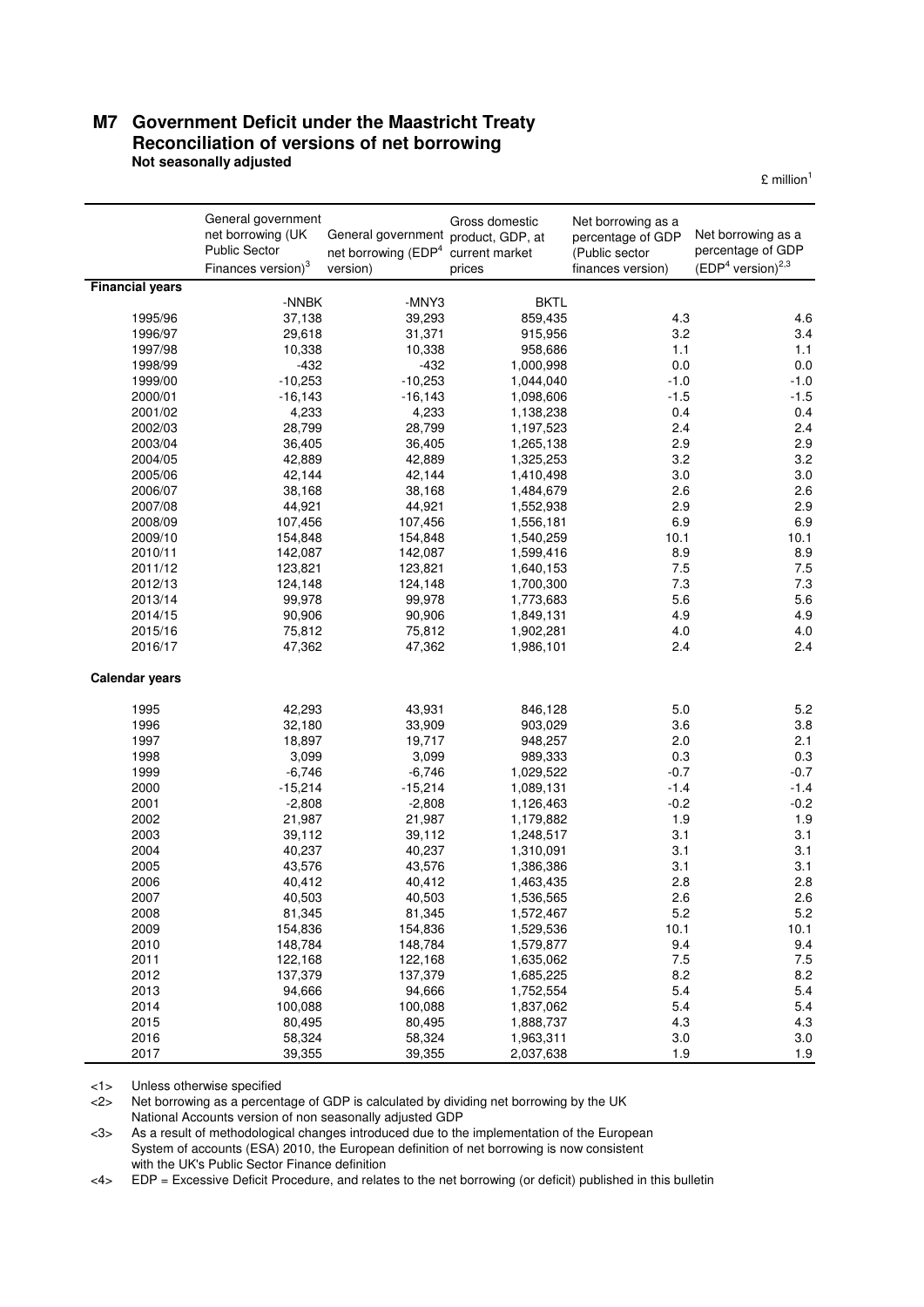### M8R

### **M8R Government Deficit and Debt Under the Maastricht Treaty**

**(Revisions from figures published in January 2018)** £ million

|                        | General<br>borrowing     | General<br>government<br>gross<br>consolidated<br>government net debt at nominal at current<br>value | Gross domestic Net borrowing<br>product (GDP)<br>market prices | as a<br>percentage of<br>GDP | Gross<br>consolidated<br>debt as a<br>percentage of<br>GDP |
|------------------------|--------------------------|------------------------------------------------------------------------------------------------------|----------------------------------------------------------------|------------------------------|------------------------------------------------------------|
| <b>Financial years</b> | -MNY3                    | <b>YEQG</b>                                                                                          | <b>BKTL</b>                                                    |                              | YEQJ                                                       |
| 1992/93                | 0                        | 0                                                                                                    | 0                                                              | 0.0                          | 0.0                                                        |
| 1993/94                | 0                        | $\pmb{0}$                                                                                            | 0                                                              | 0.0                          | 0.0                                                        |
| 1994/95                | $\pmb{0}$                | $\pmb{0}$                                                                                            | $\pmb{0}$                                                      | 0.0                          | 0.0                                                        |
| 1995/96                | 0                        | $\pmb{0}$                                                                                            | 0                                                              | 0.0                          | 0.0                                                        |
| 1996/97                | $\pmb{0}$                | $\pmb{0}$                                                                                            | 0                                                              | 0.0                          | 0.0                                                        |
| 1997/98                | $\pmb{0}$                | $\pmb{0}$                                                                                            | 0                                                              | 0.0                          | 0.0                                                        |
| 1998/99<br>1999/00     | $\mathbf 0$<br>$\pmb{0}$ | $\pmb{0}$<br>$\pmb{0}$                                                                               | 0<br>0                                                         | 0.0<br>0.0                   | 0.0<br>0.0                                                 |
| 2000/01                | 0                        | $\pmb{0}$                                                                                            | 0                                                              | 0.0                          | 0.0                                                        |
| 2001/02                | $\pmb{0}$                | $\pmb{0}$                                                                                            | $\pmb{0}$                                                      | 0.0                          | 0.0                                                        |
| 2002/03                | 0                        | 0                                                                                                    | 0                                                              | 0.0                          | 0.0                                                        |
| 2003/04                | $\pmb{0}$                | $\pmb{0}$                                                                                            | $\pmb{0}$                                                      | 0.0                          | 0.0                                                        |
| 2004/05                | 0                        | $\pmb{0}$                                                                                            | 0                                                              | 0.0                          | 0.0                                                        |
| 2005/06<br>2006/07     | $\pmb{0}$<br>$\pmb{0}$   | $\pmb{0}$<br>$\pmb{0}$                                                                               | 0<br>0                                                         | 0.0<br>0.0                   | 0.0<br>0.0                                                 |
| 2007/08                | $\mathbf 0$              | $\pmb{0}$                                                                                            | 0                                                              | 0.0                          | 0.0                                                        |
| 2008/09                | $\pmb{0}$                | $\pmb{0}$                                                                                            | 0                                                              | 0.0                          | 0.0                                                        |
| 2009/10                | 0                        | $\pmb{0}$                                                                                            | 0                                                              | 0.0                          | 0.0                                                        |
| 2010/11                | $\mathbf 0$              | $\pmb{0}$                                                                                            | 0                                                              | 0.0                          | 0.0                                                        |
| 2011/12                | $\mathbf 0$              | $\pmb{0}$                                                                                            | 0                                                              | 0.0                          | 0.0                                                        |
| 2012/13                | 16                       | $\pmb{0}$                                                                                            | 0                                                              | 0.0                          | 0.0                                                        |
| 2013/14<br>2014/15     | 99<br>111                | $\pmb{0}$<br>$\pmb{0}$                                                                               | $\pmb{0}$<br>0                                                 | 0.0<br>0.0                   | 0.0                                                        |
| 2015/16                | $-50$                    | $\pmb{0}$                                                                                            | 0                                                              | 0.0                          | 0.0<br>0.0                                                 |
| 2016/17                | 487                      | 19                                                                                                   | 1,600                                                          | 0.0                          | $-0.1$                                                     |
| <b>Calendar years</b>  |                          |                                                                                                      |                                                                |                              |                                                            |
| 1992                   | 0                        | 0                                                                                                    | 0                                                              | 0.0                          | 0.0                                                        |
| 1993                   | $\pmb{0}$                | $\pmb{0}$                                                                                            | $\pmb{0}$                                                      | 0.0                          | 0.0                                                        |
| 1994                   | $\pmb{0}$                | $\pmb{0}$                                                                                            | 0                                                              | 0.0                          | 0.0                                                        |
| 1995<br>1996           | 0<br>0                   | $\pmb{0}$<br>$\pmb{0}$                                                                               | 0<br>0                                                         | 0.0<br>0.0                   | 0.0<br>0.0                                                 |
| 1997                   | 0                        | $\mathbf 0$                                                                                          | 0                                                              | 0.0                          | 0.0                                                        |
| 1998                   | $\mathbf 0$              | $\pmb{0}$                                                                                            | $\pmb{0}$                                                      | 0.0                          | 0.0                                                        |
| 1999                   | 0                        | $\mathbf 0$                                                                                          | 0                                                              | 0.0                          | 0.0                                                        |
| 2000                   | $\mathbf 0$              | $\pmb{0}$                                                                                            | 0                                                              | 0.0                          | 0.0                                                        |
| 2001                   | $\pmb{0}$                | $\pmb{0}$                                                                                            | 0                                                              | 0.0                          | 0.0                                                        |
| 2002<br>2003           | $\pmb{0}$<br>$\mathbf 0$ | $\pmb{0}$<br>0                                                                                       | $\pmb{0}$<br>0                                                 | 0.0<br>0.0                   | 0.0<br>0.0                                                 |
| 2004                   | 0                        | $\mathbf 0$                                                                                          | 0                                                              | 0.0                          | 0.0                                                        |
| 2005                   | $\pmb{0}$                | 0                                                                                                    | 0                                                              | 0.0                          | 0.0                                                        |
| 2006                   | $\pmb{0}$                | 0                                                                                                    | 0                                                              | 0.0                          | 0.0                                                        |
| 2007                   | $\pmb{0}$                | $\pmb{0}$                                                                                            | 0                                                              | 0.0                          | 0.0                                                        |
| 2008                   | 0                        | $\mathbf 0$                                                                                          | 0                                                              | 0.0                          | 0.0                                                        |
| 2009                   | 0                        | $\pmb{0}$                                                                                            | 0                                                              | 0.0                          | 0.0                                                        |
| 2010<br>2011           | $\pmb{0}$<br>$\pmb{0}$   | $\pmb{0}$<br>$\pmb{0}$                                                                               | 0<br>0                                                         | 0.0<br>0.0                   | 0.0<br>0.0                                                 |
| 2012                   | $\mathbf 0$              | $\pmb{0}$                                                                                            | 0                                                              | 0.0                          | 0.0                                                        |
| 2013                   | 97                       | $\pmb{0}$                                                                                            | 0                                                              | 0.0                          | 0.0                                                        |
| 2014                   | 105                      | $\mathbf 0$                                                                                          | 0                                                              | 0.0                          | 0.0                                                        |
| 2015                   | $-41$                    | $\pmb{0}$                                                                                            | 0                                                              | 0.0                          | 0.0                                                        |
| 2016                   | 373                      | 0                                                                                                    | 0                                                              | 0.0                          | 0.0                                                        |